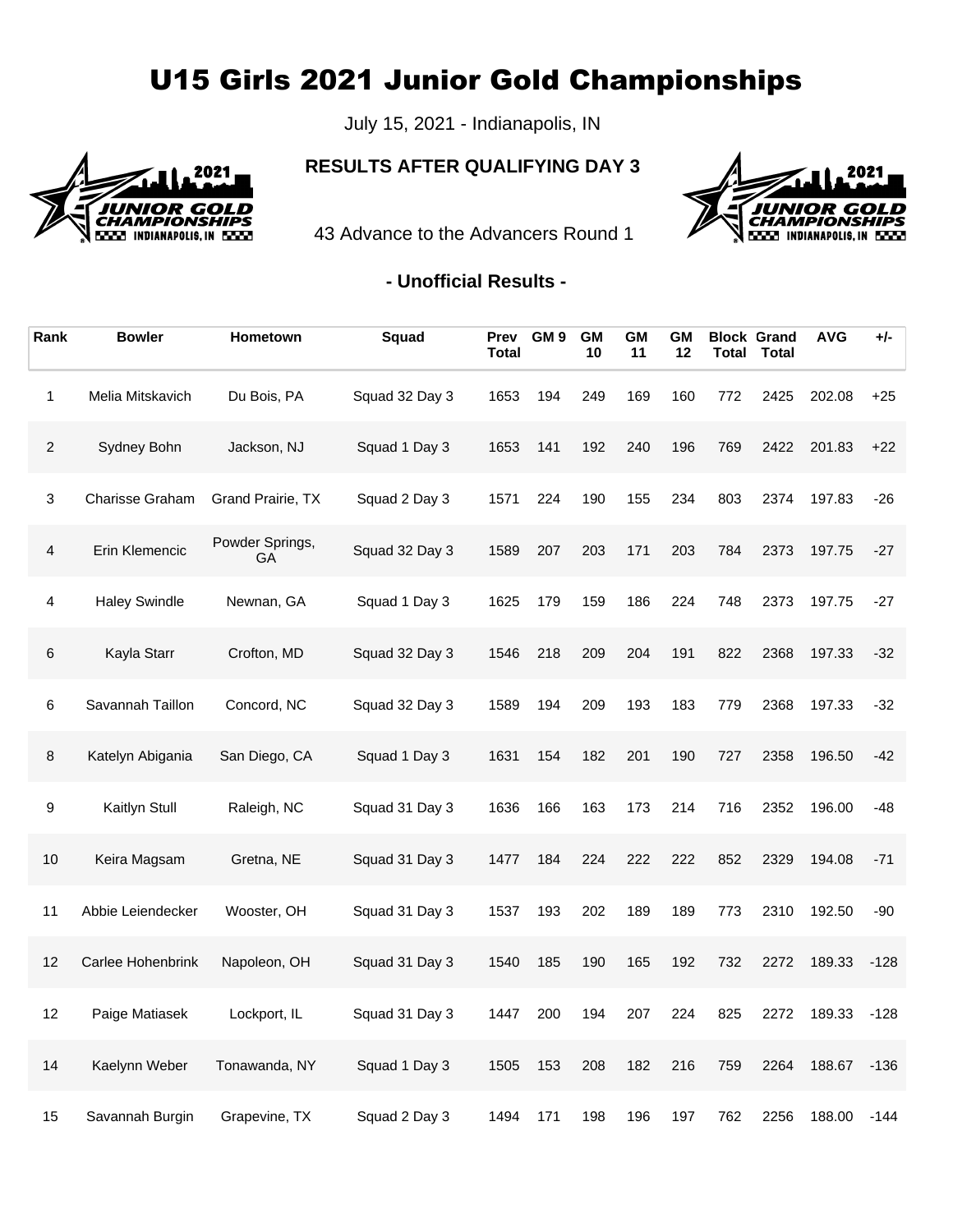| Rank | <b>Bowler</b>          | Hometown            | Squad          | Prev<br><b>Total</b> | GM <sub>9</sub> | <b>GM</b><br>10 | <b>GM</b><br>11 | <b>GM</b><br>12 |     | <b>Block Grand</b><br><b>Total Total</b> | <b>AVG</b> | $+/-$  |
|------|------------------------|---------------------|----------------|----------------------|-----------------|-----------------|-----------------|-----------------|-----|------------------------------------------|------------|--------|
| 16   | Gina Scichowski        | Spring Grove, IL    | Squad 31 Day 3 | 1446                 | 209             | 181             | 203             | 216             | 809 | 2255                                     | 187.92     | $-145$ |
| 17   | Avery Domaguin         | San Diego, CA       | Squad 32 Day 3 | 1462                 | 203             | 190             | 186             | 211             | 790 | 2252                                     | 187.67     | $-148$ |
| 17   | Kendall Bollea         | Phoenix, AZ         | Squad 1 Day 3  | 1551                 | 177             | 199             | 184             | 141             | 701 | 2252                                     | 187.67     | $-148$ |
| 19   | <b>Brianna Mester</b>  | Staten Island, NY   | Squad 32 Day 3 | 1488                 | 228             | 139             | 141             | 248             | 756 | 2244                                     | 187.00     | $-156$ |
| 20   | <b>Abigail Starkey</b> | Schaumburg, IL      | Squad 31 Day 3 | 1438                 | 208             | 161             | 232             | 204             | 805 | 2243                                     | 186.92     | $-157$ |
| 21   | Caylin Campbell        | Savannah, GA        | Squad 1 Day 3  | 1430                 | 201             | 203             | 174             | 226             | 804 | 2234                                     | 186.17     | $-166$ |
| 22   | Kaylie Kurland         | Littlestown, PA     | Squad 2 Day 3  | 1479                 | 182             | 200             | 168             | 203             | 753 | 2232                                     | 186.00     | $-168$ |
| 23   | Kara Beissel           | Ormond Beach,<br>FL | Squad 32 Day 3 | 1481                 | 183             | 184             | 179             | 188             | 734 | 2215                                     | 184.58     | $-185$ |
| 24   | Kaylee Lipp            | Cheswick, PA        | Squad 1 Day 3  | 1402                 | 220             | 206             | 183             | 198             | 807 | 2209                                     | 184.08     | $-191$ |
| 25   | Gianna Brandolino      | Joliet, IL          | Squad 31 Day 3 | 1455                 | 204             | 160             | 183             | 206             | 753 | 2208                                     | 184.00     | $-192$ |
| 26   | Krista Gwynn           | Anderson, IN        | Squad 1 Day 3  | 1389                 | 158             | 218             | 192             | 247             | 815 | 2204                                     | 183.67     | $-196$ |
| 27   | Janae Yockman          | Kapolei, HI         | Squad 32 Day 3 | 1480                 | 144             | 188             | 205             | 178             | 715 | 2195                                     | 182.92     | $-205$ |
| 28   | <b>Elizabeth Weeks</b> | Florence, SC        | Squad 2 Day 3  | 1424                 | 231             | 149             | 199             | 191             | 770 | 2194                                     | 182.83     | $-206$ |
| 29   | Allison Taylor         | Amherst, OH         | Squad 31 Day 3 | 1568                 | 179             | 155             | 166             | 124             | 624 | 2192                                     | 182.67     | $-208$ |
| 30   | Ashley Imhoff          | Cabot, AR           | Squad 2 Day 3  | 1471                 | 188             | 165             | 180             | 178             | 711 | 2182                                     | 181.83     | $-218$ |
| 31   | Anella Tillman         | Keuka Park, NY      | Squad 2 Day 3  | 1461                 | 150             | 211             | 155             | 195             | 711 | 2172                                     | 181.00     | $-228$ |
| 32   | Cierra Gabriel         | Waterford, NY       | Squad 1 Day 3  | 1433                 | 177             | 189             | 208             | 163             | 737 | 2170                                     | 180.83     | $-230$ |
| 33   | <b>Taylor Kretz</b>    | Erie, PA            | Squad 32 Day 3 | 1502                 | 144             | 140             | 178             | 204             | 666 | 2168                                     | 180.67     | $-232$ |
| 34   | Karina Capron          | Fremont, NE         | Squad 2 Day 3  | 1481                 | 139             | 196             | 187             | 161             | 683 | 2164                                     | 180.33     | $-236$ |
| 35   | Gianna Varano          | Stony Point, NY     | Squad 31 Day 3 | 1512                 | 169             | 154             | 187             | 137             | 647 | 2159                                     | 179.92     | $-241$ |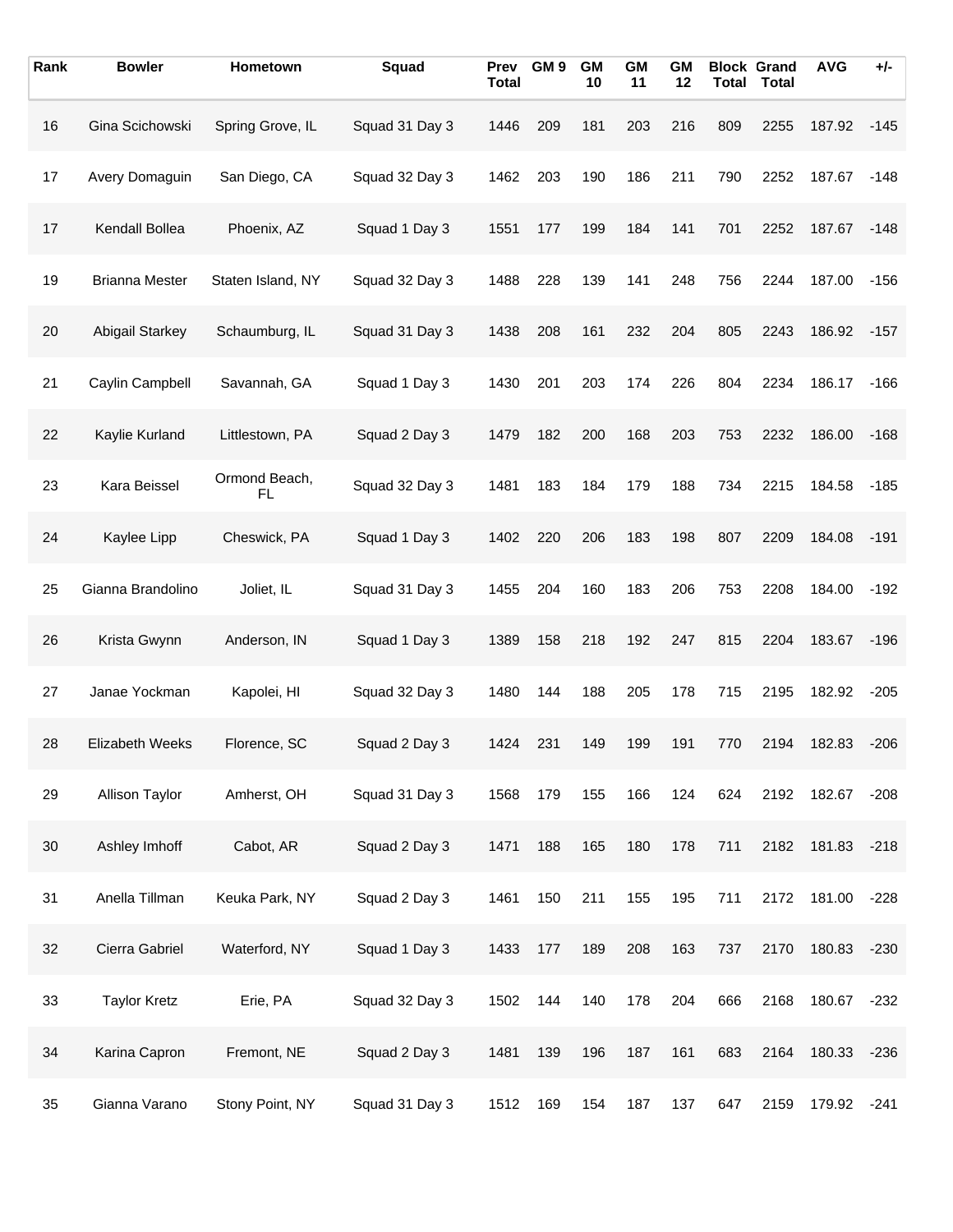| Rank | <b>Bowler</b>        | Hometown                | Squad          | <b>Prev</b><br><b>Total</b> | GM <sub>9</sub> | <b>GM</b><br>10 | <b>GM</b><br>11 | GМ<br>12 |     | <b>Block Grand</b><br><b>Total Total</b> | <b>AVG</b> | $+/-$  |
|------|----------------------|-------------------------|----------------|-----------------------------|-----------------|-----------------|-----------------|----------|-----|------------------------------------------|------------|--------|
| 36   | ARIANNA ARAUJO       | Crestwood, IL           | Squad 2 Day 3  | 1479                        | 148             | 170             | 181             | 179      | 678 | 2157                                     | 179.75     | $-243$ |
| 37   | Haley Grabowski      | Rochester, NY           | Squad 2 Day 3  | 1461                        | 177             | 156             | 192             | 170      | 695 | 2156                                     | 179.67     | $-244$ |
| 38   | Kaytlen Peck         | Fort Lawn, SC           | Squad 2 Day 3  | 1436                        | 194             | 180             | 171             | 163      | 708 | 2144                                     | 178.67     | $-256$ |
| 39   | Alissa VanHorn       | Holt, MI                | Squad 1 Day 3  | 1457                        | 182             | 182             | 163             | 158      | 685 | 2142                                     | 178.50     | $-258$ |
| 40   | Savannah Hsu         | Haysville, KS           | Squad 1 Day 3  | 1477                        | 172             | 155             | 189             | 147      | 663 | 2140                                     | 178.33     | $-260$ |
| 41   | Alexa Escamilla      | Clarksville, IN         | Squad 32 Day 3 | 1384                        | 170             | 161             | 222             | 196      | 749 | 2133                                     | 177.75     | $-267$ |
| 42   | Katarina Hagler      | Coral Springs, FL       | Squad 1 Day 3  | 1460                        | 154             | 145             | 197             | 176      | 672 | 2132                                     | 177.67     | $-268$ |
| 43   | Kiersten Michel      | Chesapeake, VA          | Squad 2 Day 3  | 1390                        | 191             | 191             | 184             | 175      | 741 | 2131                                     | 177.58     | $-269$ |
| 43   | Sadie Bettendorf     | Scandia, MN             | Squad 32 Day 3 | 1358                        | 155             | 212             | 216             | 190      | 773 | 2131                                     | 177.58     | $-269$ |
| 45   | Kamryn Brenneman     | York, PA                | Squad 1 Day 3  | 1392                        | 157             | 180             | 224             | 173      | 734 | 2126                                     | 177.17     | $-274$ |
| 46   | <b>Allie Salter</b>  | Menoken, ND             | Squad 1 Day 3  | 1381                        | 176             | 194             | 185             | 188      | 743 | 2124                                     | 177.00     | $-276$ |
| 47   | Isabella Ferraro     | Rochester, NY           | Squad 2 Day 3  | 1352                        | 224             | 202             | 174             | 166      | 766 | 2118                                     | 176.50     | $-282$ |
| 48   | Eliana Occhino       | Fulton, NY              | Squad 1 Day 3  | 1471                        | 185             | 159             | 148             | 154      | 646 | 2117                                     | 176.42     | $-283$ |
| 48   | <b>Taylor Miller</b> | Lititz, PA              | Squad 32 Day 3 | 1397                        | 173             | 175             | 177             | 195      | 720 | 2117                                     | 176.42     | $-283$ |
| 50   | Olivia Phillips      | Bokchito, OK            | Squad 2 Day 3  | 1381                        | 205             | 169             | 160             | 200      | 734 | 2115                                     | 176.25     | $-285$ |
| 51   | Campbell White       | Crawfordsville, IN      | Squad 31 Day 3 | 1373                        | 176             | 181             | 169             | 214      | 740 | 2113                                     | 176.08     | $-287$ |
| 52   | <b>Bailey Wells</b>  | Port Republic,<br>MD.   | Squad 32 Day 3 | 1472                        | 148             | 171             | 132             | 189      | 640 | 2112                                     | 176.00     | $-288$ |
| 53   | Kaci Sapp            | Lexington, KY           | Squad 32 Day 3 | 1421                        | 155             | 179             | 167             | 186      | 687 | 2108                                     | 175.67     | $-292$ |
| 53   | Savannah Douglass    | Prince Frederick,<br>MD | Squad 2 Day 3  | 1410                        | 159             | 215             | 174             | 150      | 698 | 2108                                     | 175.67     | $-292$ |
| 55   | Samantha DeBeaux     | Imperial, MO            | Squad 2 Day 3  | 1373                        | 177             | 156             | 221             | 178      | 732 | 2105                                     | 175.42     | $-295$ |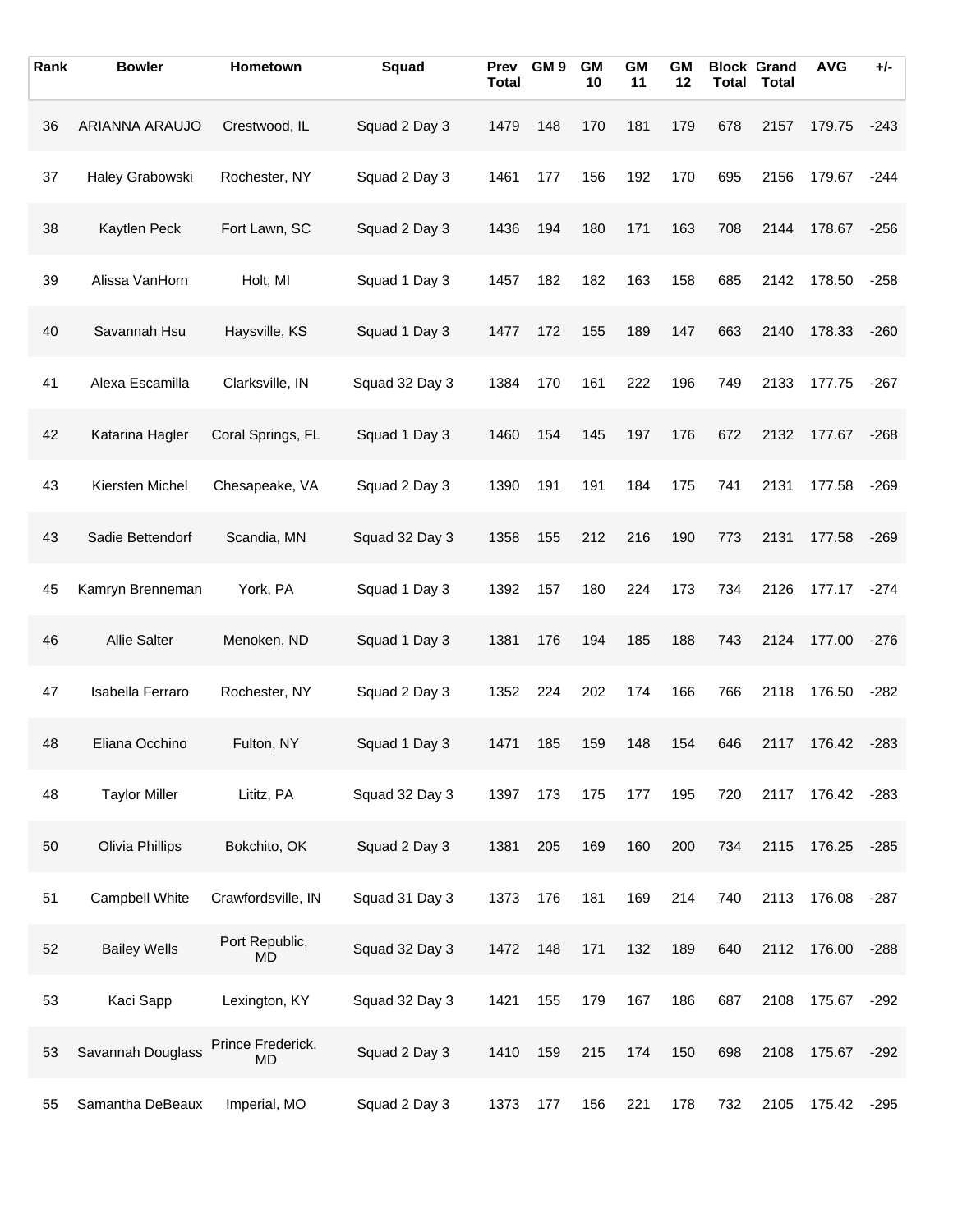| Rank | <b>Bowler</b>            | Hometown                                  | Squad          | <b>Prev</b><br><b>Total</b> | GM <sub>9</sub> | <b>GM</b><br>10 | <b>GM</b><br>11 | GΜ<br>12 |     | <b>Block Grand</b><br><b>Total Total</b> | <b>AVG</b> | $+/-$  |
|------|--------------------------|-------------------------------------------|----------------|-----------------------------|-----------------|-----------------|-----------------|----------|-----|------------------------------------------|------------|--------|
| 56   | <b>Blessing Lawrence</b> | Providence, RI                            | Squad 32 Day 3 | 1347                        | 205             | 183             | 193             | 176      | 757 | 2104                                     | 175.33     | $-296$ |
| 57   | Ania Czajczynski         | Middletown, DE                            | Squad 32 Day 3 | 1387                        | 167             | 208             | 151             | 189      | 715 | 2102                                     | 175.17     | $-298$ |
| 58   | Amelia Lemanowicz        | Mount Arlington,<br>NJ                    | Squad 31 Day 3 | 1388                        | 192             | 171             | 171             | 176      | 710 | 2098                                     | 174.83     | $-302$ |
| 59   | Nikki Sarko              | Palm Bay, FL                              | Squad 31 Day 3 | 1351                        | 184             | 192             | 201             | 163      | 740 | 2091                                     | 174.25     | $-309$ |
| 60   | Samantha<br>Kanehailua   | Pearl City, HI                            | Squad 32 Day 3 | 1455                        | 137             | 158             | 173             | 167      | 635 | 2090                                     | 174.17     | $-310$ |
| 61   | Lea Whittey              | Assonet, MA                               | Squad 31 Day 3 | 1382                        | 169             | 173             | 183             | 178      | 703 | 2085                                     | 173.75     | $-315$ |
| 61   | Savannah Dickson         | Round Lake, IL                            | Squad 32 Day 3 | 1301                        | 208             | 176             | 184             | 216      | 784 | 2085                                     | 173.75     | $-315$ |
| 63   | Faith Roper              | Woodstock, GA                             | Squad 1 Day 3  | 1387                        | 183             | 177             | 164             | 173      | 697 | 2084                                     | 173.67     | $-316$ |
| 64   | Julianna Caridi          | West Babylon,<br>NΥ                       | Squad 32 Day 3 | 1443                        | 168             | 167             | 148             | 157      | 640 | 2083                                     | 173.58     | $-317$ |
| 65   | <b>Riley Ogle</b>        | Saint Louis, MO                           | Squad 2 Day 3  | 1410                        | 156             | 196             | 155             | 163      | 670 | 2080                                     | 173.33     | $-320$ |
| 66   | Gabrielle Brown          | Detroit, MI                               | Squad 2 Day 3  | 1452                        | 142             | 155             | 150             | 179      | 626 | 2078                                     | 173.17     | $-322$ |
| 66   | Megan Wood               | Topeka, KS                                | Squad 32 Day 3 | 1360                        | 214             | 192             | 155             | 157      | 718 | 2078                                     | 173.17     | $-322$ |
| 68   | Kaitlyn Toney            | Jbsa-Lackland,<br>$\mathsf{I} \mathsf{X}$ | Squad 1 Day 3  | 1401                        | 179             | 175             | 217             | 105      | 676 | 2077                                     | 173.08     | $-323$ |
| 69   | Victorya White           | Oak Harbor, WA                            | Squad 1 Day 3  | 1292                        | 180             | 246             | 154             | 204      | 784 | 2076                                     | 173.00     | $-324$ |
| 70   | <b>Ashlin Teves</b>      | Machesney Park,<br>IL                     | Squad 31 Day 3 | 1373                        | 153             | 202             | 181             | 166      | 702 | 2075                                     | 172.92     | $-325$ |
| 71   | Marissa Funk             | Boardman, OH                              | Squad 2 Day 3  | 1451                        | 200             | 132             | 162             | 123      | 617 | 2068                                     | 172.33     | $-332$ |
| 72   | <b>Essence Collins</b>   | Aurora, CO                                | Squad 32 Day 3 | 1391                        | 192             | 148             | 165             | 171      | 676 | 2067                                     | 172.25     | $-333$ |
| 73   | Mackenzie Gill           | Liverpool, NY                             | Squad 32 Day 3 | 1412                        | 171             | 155             | 181             | 145      | 652 | 2064                                     | 172.00     | $-336$ |
| 74   | Autumn Frechette         | Arkport, NY                               | Squad 2 Day 3  | 1386                        | 172             | 169             | 162             | 172      | 675 | 2061                                     | 171.75     | $-339$ |
| 74   | Brooklyn Hieb            | Brookings, SD                             | Squad 32 Day 3 | 1356                        | 170             | 182             | 190             | 163      | 705 | 2061                                     | 171.75     | $-339$ |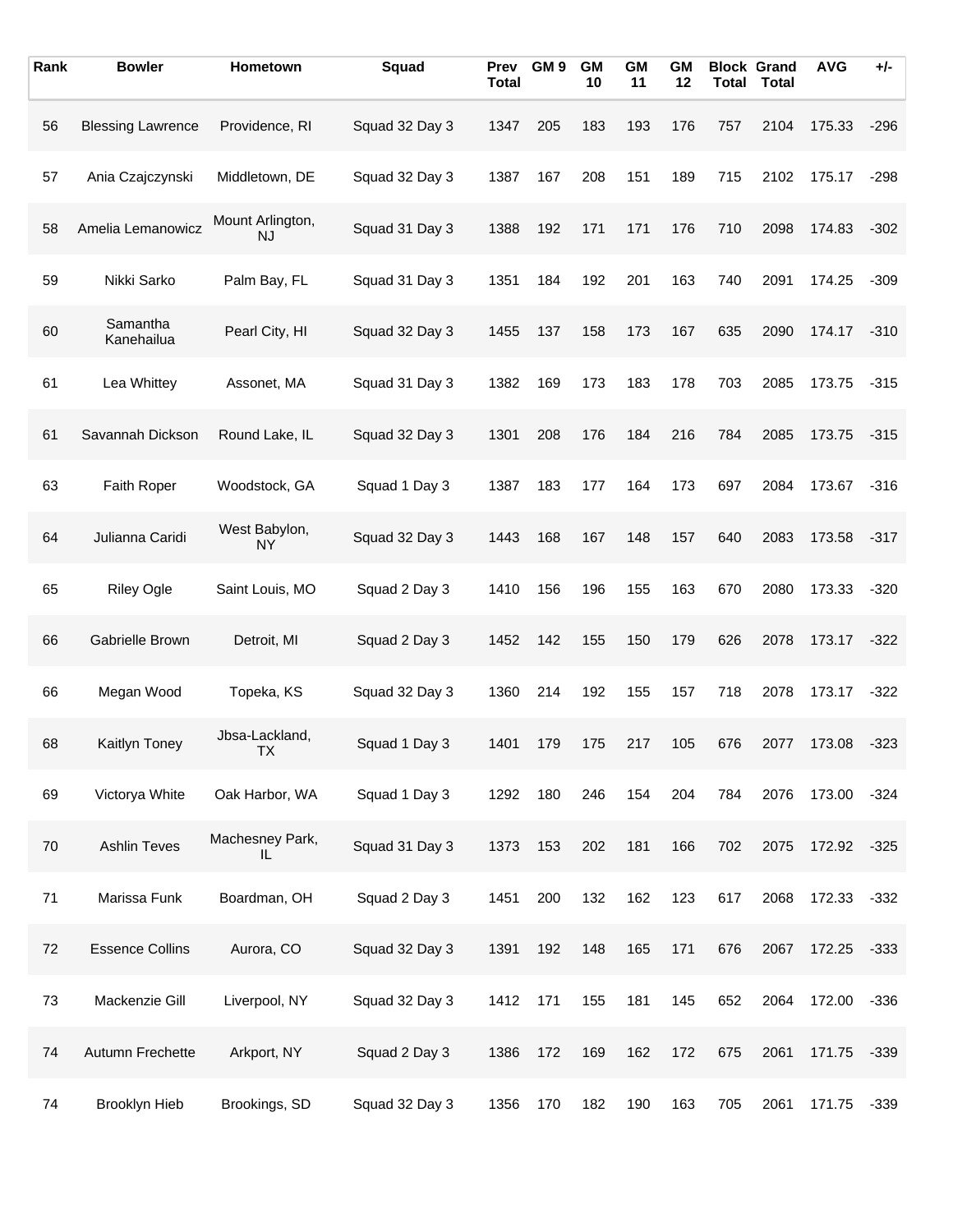| Rank   | <b>Bowler</b>           | Hometown           | Squad          | <b>Prev</b><br><b>Total</b> | GM <sub>9</sub> | <b>GM</b><br>10 | <b>GM</b><br>11 | GΜ<br>12 |     | <b>Block Grand</b><br><b>Total Total</b> | <b>AVG</b> | $+/-$  |
|--------|-------------------------|--------------------|----------------|-----------------------------|-----------------|-----------------|-----------------|----------|-----|------------------------------------------|------------|--------|
| 74     | Sophia Strain           | Batesville, AR     | Squad 2 Day 3  | 1333                        | 162             | 194             | 162             | 210      | 728 | 2061                                     | 171.75     | $-339$ |
| 77     | Miya Greene             | Lemon Grove,<br>СA | Squad 2 Day 3  | 1311                        | 187             | 190             | 186             | 184      | 747 | 2058                                     | 171.50     | $-342$ |
| 78     | Brianna Archabal        | Boise, ID          | Squad 31 Day 3 | 1357                        | 169             | 196             | 135             | 191      | 691 | 2048                                     | 170.67     | $-352$ |
| 79     | <b>Elizabeth Teuber</b> | Goodrich, MI       | Squad 1 Day 3  | 1332                        | 221             | 160             | 146             | 185      | 712 | 2044                                     | 170.33     | $-356$ |
| 79     | Paristyn Mendones       | Bossier City, LA   | Squad 32 Day 3 | 1377                        | 207             | 155             | 158             | 147      | 667 | 2044                                     | 170.33     | $-356$ |
| 81     | Cassidy Davenport       | Rockton, IL        | Squad 32 Day 3 | 1394                        | 166             | 161             | 178             | 144      | 649 | 2043                                     | 170.25     | $-357$ |
| 82     | Abigail Burke           | Pinellas Park, FL  | Squad 2 Day 3  | 1440                        | 126             | 145             | 162             | 167      | 600 | 2040                                     | 170.00     | $-360$ |
| 83     | Kinzie Temple           | Fruita, CO         | Squad 2 Day 3  | 1372                        | 173             | 139             | 173             | 181      | 666 | 2038                                     | 169.83     | $-362$ |
| 84     | Alyssa Marlowe          | Fort White, FL     | Squad 31 Day 3 | 1334                        | 172             | 172             | 159             | 200      | 703 | 2037                                     | 169.75     | $-363$ |
| 85     | <b>Briana Mason</b>     | Alexandria, VA     | Squad 2 Day 3  | 1379                        | 190             | 119             | 139             | 208      | 656 | 2035                                     | 169.58     | $-365$ |
| 86     | <b>Allison Roberts</b>  | Roscoe, IL         | Squad 2 Day 3  | 1277                        | 190             | 198             | 178             | 189      | 755 | 2032                                     | 169.33     | $-368$ |
| 87     | Brooklynn Marshall      | Midland, MI        | Squad 1 Day 3  | 1362                        | 160             | 167             | 169             | 168      | 664 | 2026                                     | 168.83     | -374   |
| 88     | Anaya Hall              | Silver Spring, MD  | Squad 2 Day 3  | 1239                        | 186             | 221             | 188             | 188      | 783 | 2022                                     | 168.50     | $-378$ |
| 89     | Veronica Flanagan       | Vandergrift, PA    | Squad 1 Day 3  | 1327                        | 184             | 167             | 167             | 176      | 694 | 2021                                     | 168.42     | $-379$ |
| $90\,$ | <b>Tori Franklin</b>    | Frisco, TX         | Squad 31 Day 3 | 1402                        | 153             | 112             | 184             | 167      | 616 | 2018                                     | 168.17     | $-382$ |
| 91     | Olivia Weber            | La Salle, IL       | Squad 1 Day 3  | 1321                        | 177             | 187             | 151             | 173      | 688 | 2009                                     | 167.42     | $-391$ |
| 91     | <b>Whitley Quick</b>    | Anna, IL           | Squad 2 Day 3  | 1290                        | 169             | 212             | 173             | 165      | 719 | 2009                                     | 167.42     | $-391$ |
| 93     | Caitlyn Chang           | Kaneohe, HI        | Squad 32 Day 3 | 1301                        | 172             | 187             | 176             | 172      | 707 | 2008                                     | 167.33     | $-392$ |
| 93     | Kayla Cameron           | Gurnee, IL         | Squad 32 Day 3 | 1289                        | 160             | 195             | 213             | 151      | 719 | 2008                                     | 167.33     | $-392$ |
| 95     | <b>Emily Carpenter</b>  | Mchenry, IL        | Squad 32 Day 3 | 1399                        | 178             | 132             | 188             | 108      | 606 | 2005                                     | 167.08     | $-395$ |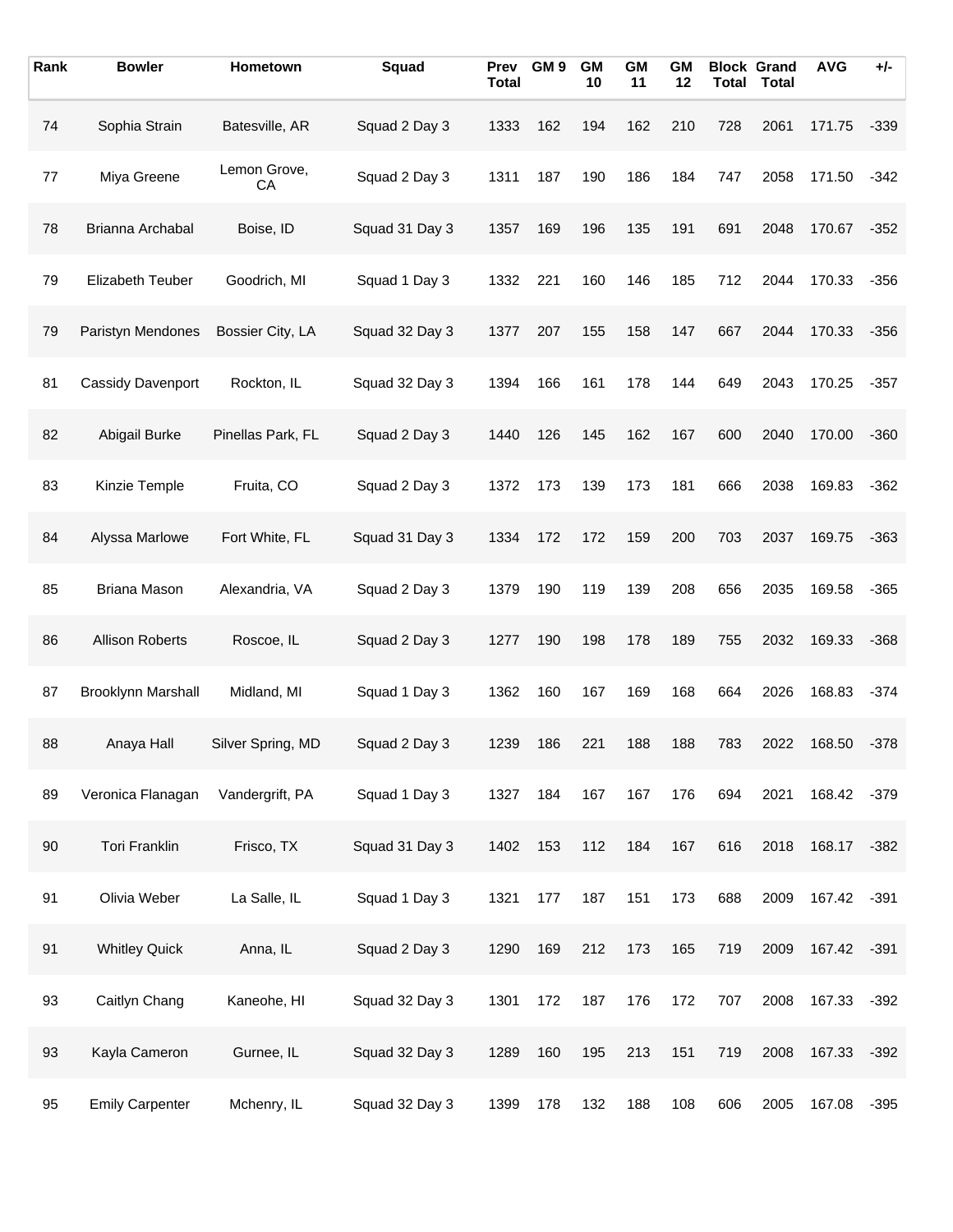| Rank | <b>Bowler</b>     | Hometown             | Squad          | Prev<br><b>Total</b> | GM <sub>9</sub> | <b>GM</b><br>10 | <b>GM</b><br>11 | <b>GM</b><br>12 |     | <b>Block Grand</b><br><b>Total Total</b> | <b>AVG</b> | $+/-$  |
|------|-------------------|----------------------|----------------|----------------------|-----------------|-----------------|-----------------|-----------------|-----|------------------------------------------|------------|--------|
| 95   | Jacquelyn Porro   | Villa Park, IL       | Squad 31 Day 3 | 1333                 | 145             | 163             | 153             | 211             | 672 | 2005                                     | 167.08     | $-395$ |
| 97   | Makenna Tate      | Yorktown, VA         | Squad 1 Day 3  | 1336                 | 161             | 148             | 181             | 177             | 667 | 2003                                     | 166.92     | $-397$ |
| 97   | Stephanie Hong    | Fullerton, CA        | Squad 32 Day 3 | 1397                 | 145             | 142             | 150             | 169             | 606 | 2003                                     | 166.92     | $-397$ |
| 99   | Amanda Morris     | East Meadow,<br>NY   | Squad 2 Day 3  | 1279                 | 143             | 149             | 218             | 213             | 723 | 2002                                     | 166.83     | $-398$ |
| 99   | Jaycie Smith      | Huntington, IN       | Squad 31 Day 3 | 1298                 | 202             | 151             | 206             | 145             | 704 | 2002                                     | 166.83     | $-398$ |
| 101  | Amina Hall        | Silver Spring, MD    | Squad 2 Day 3  | 1331                 | 223             | 158             | 127             | 160             | 668 | 1999                                     | 166.58     | $-401$ |
| 102  | Rebekah Muzyk     | Grand Blanc, MI      | Squad 31 Day 3 | 1338                 | 157             | 140             | 180             | 181             | 658 | 1996                                     | 166.33     | $-404$ |
| 103  | Ayla Helmle       | Boynton Beach,<br>FL | Squad 31 Day 3 | 1317                 | 169             | 179             | 159             | 171             | 678 | 1995                                     | 166.25     | $-405$ |
| 104  | Reaghan Smith     | Howell, NJ           | Squad 1 Day 3  | 1422                 | 123             | 180             | 126             | 143             | 572 | 1994                                     | 166.17     | $-406$ |
| 105  | Briana Provenzano | Bristol, CT          | Squad 32 Day 3 | 1385                 | 143             | 138             | 164             | 163             | 608 | 1993                                     | 166.08     | $-407$ |
| 106  | Lucia Giambri     | Arvada, CO           | Squad 1 Day 3  | 1228                 | 168             | 200             | 214             | 180             | 762 | 1990                                     | 165.83     | $-410$ |
| 107  | Cira Arcangel     | Ronkonkoma, NY       | Squad 1 Day 3  | 1311                 | 127             | 204             | 174             | 173             | 678 | 1989                                     | 165.75     | -411   |
| 107  | Jenna Knight      | Bowie, MD            | Squad 2 Day 3  | 1279                 | 164             | 170             | 243             | 133             | 710 | 1989                                     | 165.75     | $-411$ |
| 109  | Jadeyn Mabry      | Gilbert, AZ          | Squad 32 Day 3 | 1328                 | 185             | 163             | 154             | 158             | 660 | 1988                                     | 165.67     | $-412$ |
| 109  | Jayme Harvey      | Fort Smith, AR       | Squad 31 Day 3 | 1336                 | 174             | 147             | 185             | 146             | 652 | 1988                                     | 165.67     | $-412$ |
| 109  | Jenna Pitts       | Glendale Hts, IL     | Squad 31 Day 3 | 1305                 | 199             | 130             | 161             | 193             | 683 | 1988                                     | 165.67     | $-412$ |
| 109  | Melinda Woodruff  | Bradenton, FL        | Squad 31 Day 3 | 1278                 | 179             | 167             | 165             | 199             | 710 | 1988                                     | 165.67     | $-412$ |
| 113  | Maxine Lathrop    | Sycamore, IL         | Squad 32 Day 3 | 1294                 | 156             | 157             | 168             | 212             | 693 | 1987                                     | 165.58     | $-413$ |
| 114  | Kendall Craig     | Lexington, KY        | Squad 32 Day 3 | 1393                 | 174             | 136             | 171             | 112             | 593 | 1986                                     | 165.50     | $-414$ |
| 114  | Madison Ehrhard   | Dupo, IL             | Squad 32 Day 3 | 1287                 | 137             | 176             | 232             | 154             | 699 | 1986                                     | 165.50     | $-414$ |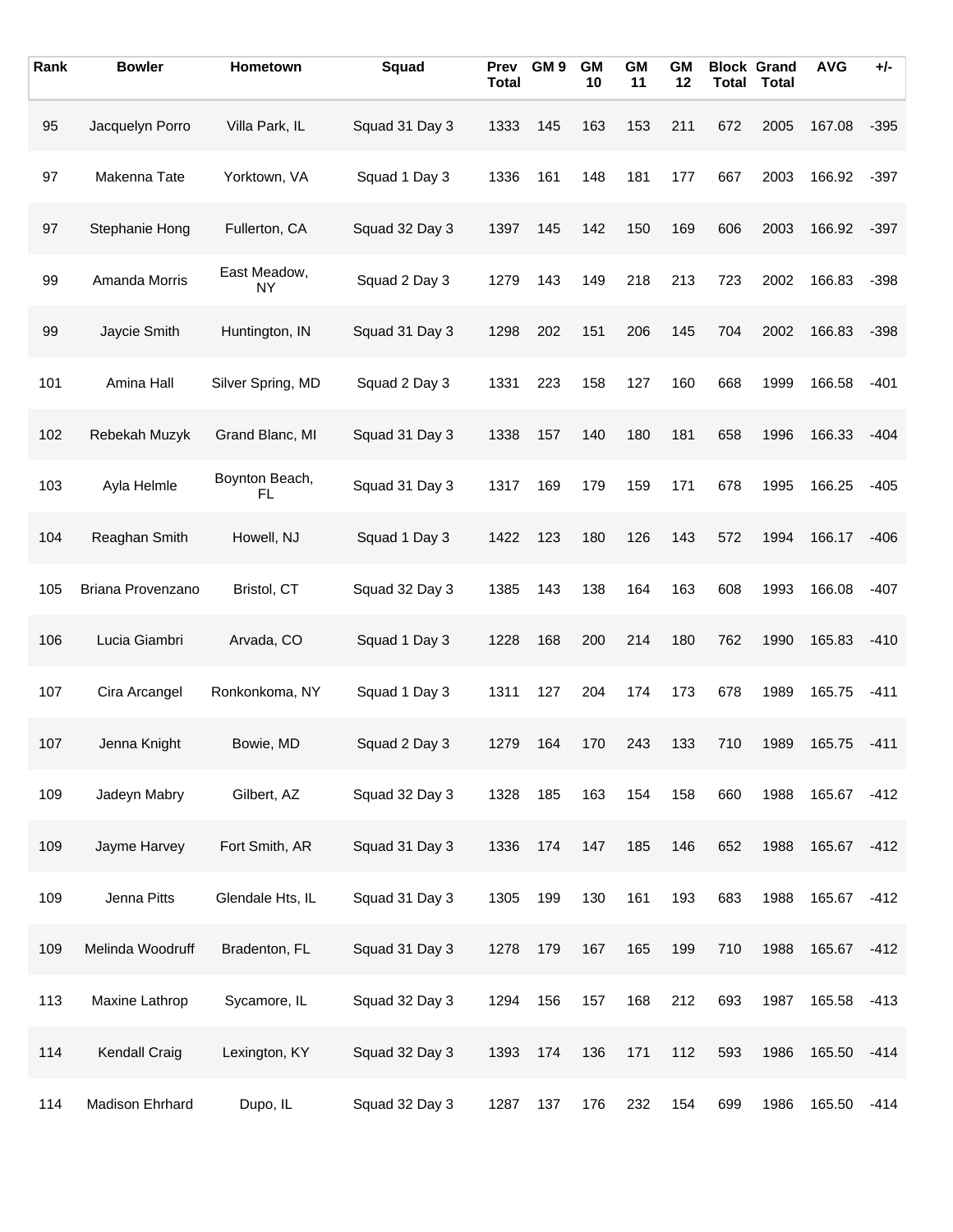| Rank | <b>Bowler</b>         | Hometown                     | Squad          | Prev<br><b>Total</b> | GM <sub>9</sub> | <b>GM</b><br>10 | <b>GM</b><br>11 | <b>GM</b><br>12 | <b>Total</b> | <b>Block Grand</b><br><b>Total</b> | <b>AVG</b> | +/-    |
|------|-----------------------|------------------------------|----------------|----------------------|-----------------|-----------------|-----------------|-----------------|--------------|------------------------------------|------------|--------|
| 116  | Morgan Kline          | Myerstown, PA                | Squad 32 Day 3 | 1256                 | 157             | 208             | 144             | 220             | 729          | 1985                               | 165.42     | $-415$ |
| 117  | Kendalyn Wilson       | Leslie, MI                   | Squad 1 Day 3  | 1349                 | 163             | 142             | 123             | 206             | 634          | 1983                               | 165.25     | $-417$ |
| 118  | Kalli Triske          | Minnetonka, MN               | Squad 32 Day 3 | 1293                 | 169             | 183             | 181             | 156             | 689          | 1982                               | 165.17     | $-418$ |
| 118  | Macy Jones            | Shobonier, IL                | Squad 31 Day 3 | 1340                 | 164             | 143             | 181             | 154             | 642          | 1982                               | 165.17     | $-418$ |
| 120  | <b>Haylee Bates</b>   | Fremont, NE                  | Squad 2 Day 3  | 1254                 | 177             | 166             | 186             | 197             | 726          | 1980                               | 165.00     | $-420$ |
| 120  | Terrie Turkowski      | Brandon, FL                  | Squad 31 Day 3 | 1345                 | 143             | 163             | 142             | 187             | 635          | 1980                               | 165.00     | $-420$ |
| 122  | Autumn Orcutt         | Saint Cloud, MN              | Squad 32 Day 3 | 1346                 | 144             | 121             | 182             | 186             | 633          | 1979                               | 164.92     | $-421$ |
| 122  | Kloey Kielich         | El Paso, TX                  | Squad 31 Day 3 | 1280                 | 183             | 167             | 196             | 153             | 699          | 1979                               | 164.92     | $-421$ |
| 124  | <b>Crystal Yingst</b> | Englewood, OH                | Squad 2 Day 3  | 1361                 | 171             | 138             | 193             | 113             | 615          | 1976                               | 164.67     | $-424$ |
| 125  | Amber Benson          | Dunkirk, MD                  | Squad 1 Day 3  | 1274                 | 179             | 147             | 221             | 154             | 701          | 1975                               | 164.58     | $-425$ |
| 126  | Leyna Kratzer         | Bangor, PA                   | Squad 31 Day 3 | 1362                 | 137             | 165             | 147             | 163             | 612          | 1974                               | 164.50     | $-426$ |
| 126  | Peyton Beeter         | Minot, ND                    | Squad 1 Day 3  | 1311                 | 180             | 166             | 169             | 148             | 663          | 1974                               | 164.50     | $-426$ |
| 128  | <b>Bethany Strong</b> | Prospect, OH                 | Squad 32 Day 3 | 1293                 | 201             | 145             | 170             | 164             | 680          | 1973                               | 164.42     | $-427$ |
| 128  | Fiona West            | Raymore, MO                  | Squad 2 Day 3  | 1301                 | 176             | 149             | 159             | 188             | 672          | 1973                               | 164.42     | $-427$ |
| 130  | <b>Brenna McTighe</b> | Martinsburg, WV              | Squad 32 Day 3 | 1288                 | 143             | 204             | 199             | 135             | 681          | 1969                               | 164.08     | $-431$ |
| 131  | Abigail Merten        | <b>New</b><br>Cumberland, WV | Squad 2 Day 3  | 1273                 | 176             | 200             | 182             | 136             | 694          | 1967                               | 163.92     | $-433$ |
| 131  | Kimberlyn Hamlin      | Ponca City, OK               | Squad 32 Day 3 | 1301                 | 150             | 173             | 158             | 185             | 666          | 1967                               | 163.92     | $-433$ |
| 133  | Ainslee<br>Mcconaughy | Hudson, IA                   | Squad 32 Day 3 | 1342                 | 140             | 153             | 160             | 171             | 624          | 1966                               | 163.83     | $-434$ |
| 133  | Ragan Mathis          | Seymour, IN                  | Squad 1 Day 3  | 1333                 | 166             | 133             | 155             | 179             | 633          | 1966                               | 163.83     | $-434$ |
| 135  | Mia Antomez           | Channahon, IL                | Squad 31 Day 3 | 1274                 | 179             | 190             | 194             | 126             | 689          | 1963                               | 163.58     | $-437$ |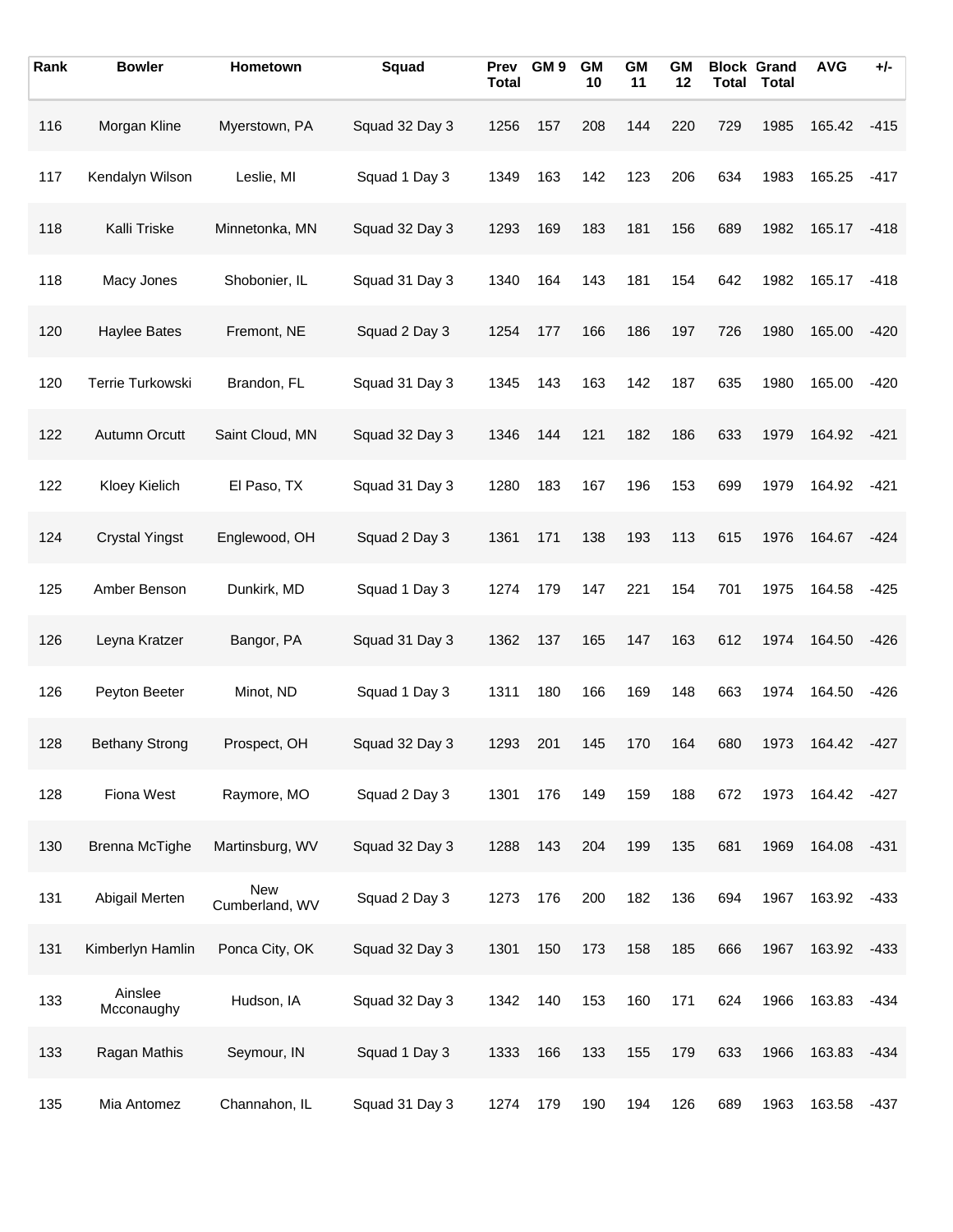| Rank | <b>Bowler</b>         | Hometown              | Squad          | Prev<br><b>Total</b> | GM <sub>9</sub> | <b>GM</b><br>10 | <b>GM</b><br>11 | <b>GM</b><br>12 |     | <b>Block Grand</b><br><b>Total Total</b> | <b>AVG</b> | $+/-$  |
|------|-----------------------|-----------------------|----------------|----------------------|-----------------|-----------------|-----------------|-----------------|-----|------------------------------------------|------------|--------|
| 136  | Caitlyn Johnson       | Redford, MI           | Squad 31 Day 3 | 1329                 | 132             | 143             | 200             | 158             | 633 | 1962                                     | 163.50     | $-438$ |
| 136  | Olivia Rush           | Lebanon, TN           | Squad 1 Day 3  | 1229                 | 215             | 193             | 165             | 160             | 733 | 1962                                     | 163.50     | $-438$ |
| 138  | <b>Faith Sprout</b>   | Bloomington, IL       | Squad 1 Day 3  | 1240                 | 196             | 191             | 144             | 185             | 716 | 1956                                     | 163.00     | $-444$ |
| 138  | Grace Macak           | W. Terre Haute,<br>IN | Squad 32 Day 3 | 1304                 | 158             | 161             | 158             | 175             | 652 | 1956                                     | 163.00     | $-444$ |
| 138  | Logan Edelstein       | Wildwood, FL          | Squad 32 Day 3 | 1329                 | 184             | 118             | 150             | 175             | 627 | 1956                                     | 163.00     | -444   |
| 141  | Londyn Engels         | Carson City, NV       | Squad 31 Day 3 | 1261                 | 235             | 126             | 179             | 153             | 693 | 1954                                     | 162.83     | -446   |
| 142  | Makenzie Davis        | Barrington, NH        | Squad 1 Day 3  | 1300                 | 162             | 151             | 176             | 163             | 652 | 1952                                     | 162.67     | -448   |
| 143  | Emma Schwartz         | Gas City, IN          | Squad 2 Day 3  | 1329                 | 161             | 127             | 181             | 153             | 622 | 1951                                     | 162.58     | $-449$ |
| 144  | Arianna Clayton       | Dundalk, MD           | Squad 32 Day 3 | 1311                 | 177             | 152             | 161             | 149             | 639 | 1950                                     | 162.50     | $-450$ |
| 145  | <b>Vicki Andrews</b>  | Indianola, IA         | Squad 32 Day 3 | 1312                 | 165             | 106             | 198             | 168             | 637 | 1949                                     | 162.42     | $-451$ |
| 146  | Mia Ament             | Apollo, PA            | Squad 2 Day 3  | 1283                 | 170             | 173             | 171             | 150             | 664 | 1947                                     | 162.25     | $-453$ |
| 146  | Rainah Roos           | Penfield, NY          | Squad 2 Day 3  | 1308                 | 147             | 142             | 158             | 192             | 639 | 1947                                     | 162.25     | $-453$ |
| 148  | Megan Busche          | Milford, DE           | Squad 32 Day 3 | 1266                 | 167             | 153             | 179             | 181             | 680 | 1946                                     | 162.17     | -454   |
| 149  | Kyra Walter           | West Babylon,<br>NY   | Squad 31 Day 3 | 1267                 | 196             | 156             | 165             | 160             | 677 | 1944                                     | 162.00     | $-456$ |
| 150  | Madison Damer         | Arlington, TX         | Squad 31 Day 3 | 1255                 | 147             | 196             | 173             | 172             | 688 | 1943                                     | 161.92     | $-457$ |
| 151  | ULYSSA GARCIA         | Chicago, IL           | Squad 32 Day 3 | 1333                 | 147             | 143             | 146             | 172             | 608 | 1941                                     | 161.75     | $-459$ |
| 152  | Amber Bozych          | Romeoville, IL        | Squad 31 Day 3 | 1233                 | 165             | 167             | 170             | 202             | 704 | 1937                                     | 161.42     | $-463$ |
| 153  | Amanda Lang           | Oviedo, FL            | Squad 1 Day 3  | 1269                 | 178             | 175             | 150             | 164             | 667 | 1936                                     | 161.33     | $-464$ |
| 154  | Savannah<br>Swiatocha | Schenectady, NY       | Squad 1 Day 3  | 1295                 | 181             | 138             | 149             | 169             | 637 | 1932                                     | 161.00     | $-468$ |
| 155  | <b>Bailey Secrest</b> | Olathe, KS            | Squad 2 Day 3  | 1337                 | 153             | 135             | 159             | 147             | 594 | 1931                                     | 160.92     | $-469$ |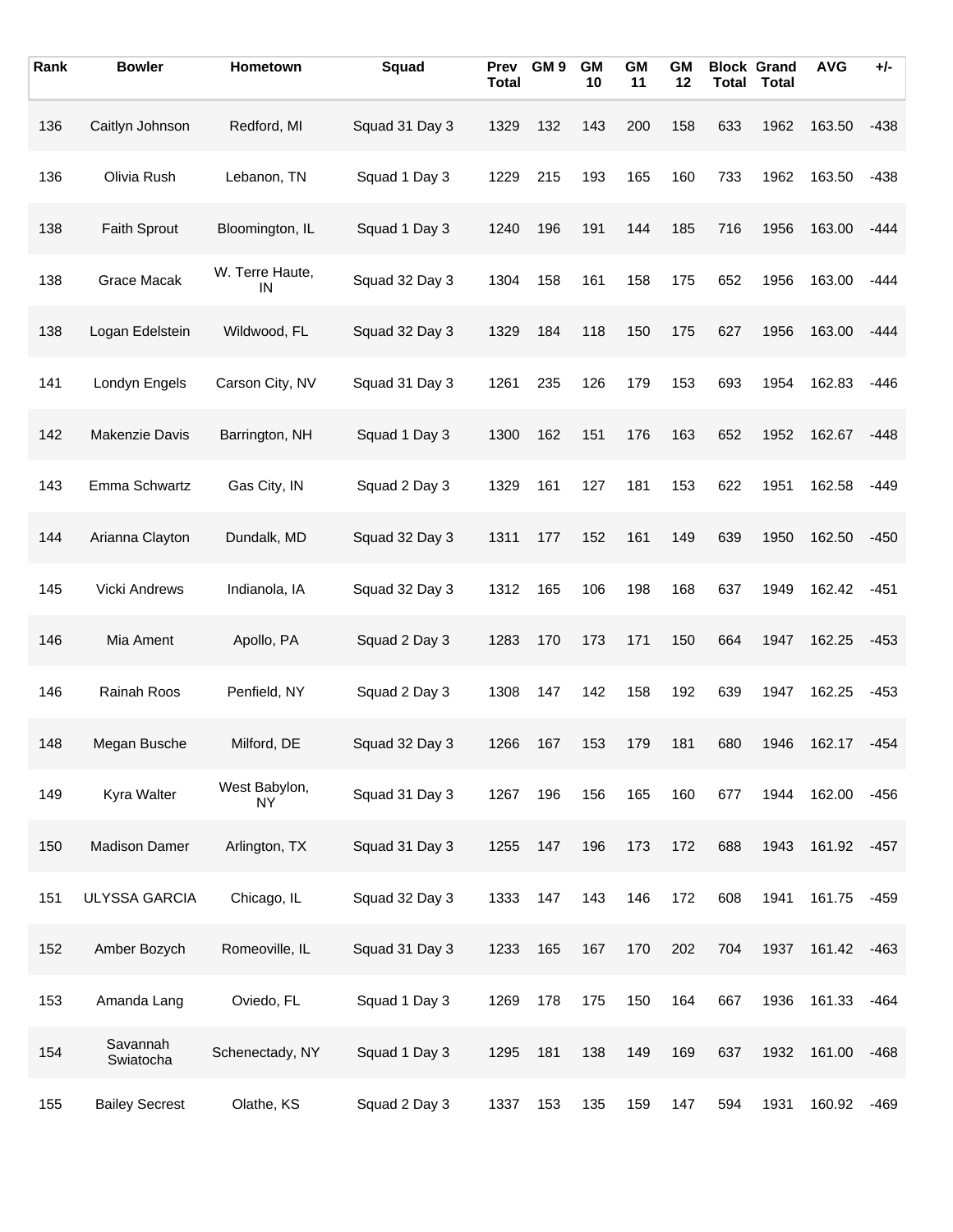| Rank | <b>Bowler</b>           | Hometown                 | Squad          | Prev<br><b>Total</b> | GM <sub>9</sub> | <b>GM</b><br>10 | <b>GM</b><br>11 | <b>GM</b><br>12 | <b>Total</b> | <b>Block Grand</b><br><b>Total</b> | <b>AVG</b> | +/-    |
|------|-------------------------|--------------------------|----------------|----------------------|-----------------|-----------------|-----------------|-----------------|--------------|------------------------------------|------------|--------|
| 155  | Mackensie<br>Livingston | Sarver, PA               | Squad 1 Day 3  | 1172                 | 214             | 165             | 193             | 187             | 759          | 1931                               | 160.92     | $-469$ |
| 157  | Dakota Banach           | Langhorne, PA            | Squad 1 Day 3  | 1224                 | 228             | 177             | 167             | 133             | 705          | 1929                               | 160.75     | $-471$ |
| 157  | Nevaeh Hull             | Meridian, ID             | Squad 1 Day 3  | 1246                 | 183             | 172             | 123             | 205             | 683          | 1929                               | 160.75     | $-471$ |
| 159  | Shelby Mercer           | Parkersburg, WV          | Squad 2 Day 3  | 1223                 | 159             | 158             | 183             | 199             | 699          | 1922                               | 160.17     | $-478$ |
| 160  | Madisyn Fowler          | Galesburg, IL            | Squad 32 Day 3 | 1289                 | 170             | 148             | 167             | 146             | 631          | 1920                               | 160.00     | $-480$ |
| 160  | Mya Malloy              | Virginia Beach,<br>VA    | Squad 2 Day 3  | 1292                 | 119             | 172             | 145             | 192             | 628          | 1920                               | 160.00     | $-480$ |
| 160  | Paiton Thompson         | Wyoming, MI              | Squad 1 Day 3  | 1207                 | 180             | 221             | 144             | 168             | 713          | 1920                               | 160.00     | $-480$ |
| 163  | Amber Mason             | Woodbridge, VA           | Squad 32 Day 3 | 1304                 | 173             | 135             | 139             | 168             | 615          | 1919                               | 159.92     | $-481$ |
| 164  | Kaitlyn Ruszczak        | Arlington Heights,<br>IL | Squad 32 Day 3 | 1299                 | 172             | 132             | 148             | 165             | 617          | 1916                               | 159.67     | $-484$ |
| 165  | Carlie Moon             | Wellborn, FL             | Squad 2 Day 3  | 1244                 | 141             | 194             | 162             | 173             | 670          | 1914                               | 159.50     | $-486$ |
| 165  | Kyrah Durham            | Arlington, TX            | Squad 1 Day 3  | 1290                 | 150             | 160             | 149             | 165             | 624          | 1914                               | 159.50     | $-486$ |
| 167  | Amber Hill              | San Antonio, TX          | Squad 32 Day 3 | 1300                 | 155             | 166             | 154             | 138             | 613          | 1913                               | 159.42     | $-487$ |
| 168  | Kaylie Dixon            | Clearwater, FL           | Squad 2 Day 3  | 1307                 | 145             | 133             | 147             | 178             | 603          | 1910                               | 159.17     | $-490$ |
| 169  | Kennedy Pelzer          | Spring Valley, IL        | Squad 1 Day 3  | 1263                 | 175             | 164             | 142             | 164             | 645          | 1908                               | 159.00     | $-492$ |
| 170  | <b>Courtney Potter</b>  | Pierre, SD               | Squad 32 Day 3 | 1300                 | 183             | 149             | 134             | 141             | 607          | 1907                               | 158.92     | $-493$ |
| 171  | Leah McCandless         | Lower Burrell, PA        | Squad 1 Day 3  | 1295                 | 154             | 169             | 151             | 137             | 611          | 1906                               | 158.83     | $-494$ |
| 172  | Catie Waugh             | Murfreesboro, TN         | Squad 2 Day 3  | 1343                 | 139             | 150             | 111             | 162             | 562          | 1905                               | 158.75     | $-495$ |
| 173  | <b>Taylor Rice</b>      | Ringgold, GA             | Squad 2 Day 3  | 1227                 | 227             | 138             | 140             | 172             | 677          | 1904                               | 158.67     | $-496$ |
| 174  | Sophia Best             | Redford, MI              | Squad 31 Day 3 | 1244                 | 145             | 179             | 175             | 160             | 659          | 1903                               | 158.58     | -497   |
| 175  | Jordan LaFleur          | Traverse City, MI        | Squad 1 Day 3  | 1197                 | 176             | 200             | 145             | 177             | 698          | 1895                               | 157.92     | $-505$ |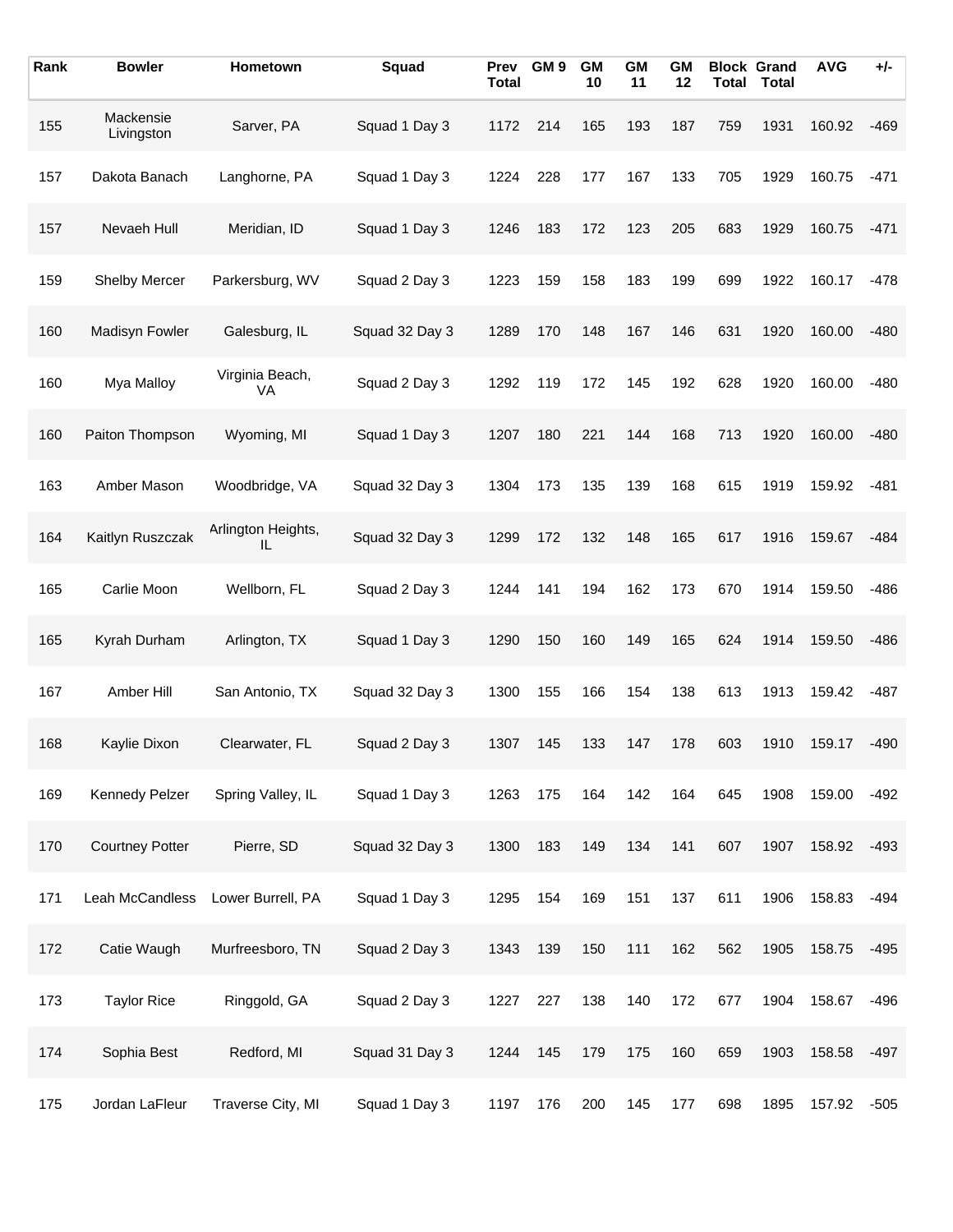| Rank | <b>Bowler</b>         | Hometown               | Squad          | Prev<br><b>Total</b> | GM <sub>9</sub> | <b>GM</b><br>10 | <b>GM</b><br>11 | GΜ<br>12 |     | <b>Block Grand</b><br><b>Total Total</b> | <b>AVG</b> | $+/-$  |
|------|-----------------------|------------------------|----------------|----------------------|-----------------|-----------------|-----------------|----------|-----|------------------------------------------|------------|--------|
| 176  | Kaylee Stephens       | Brockport, NY          | Squad 2 Day 3  | 1273                 | 138             | 130             | 169             | 180      | 617 | 1890                                     | 157.50     | $-510$ |
| 177  | Alexis Hubert         | North Attleboro,<br>МA | Squad 31 Day 3 | 1271                 | 113             | 175             | 156             | 171      | 615 | 1886                                     | 157.17     | $-514$ |
| 178  | Arianna Newkirk       | Waynesville, MO        | Squad 32 Day 3 | 1185                 | 143             | 189             | 167             | 201      | 700 | 1885                                     | 157.08     | $-515$ |
| 179  | Melanie Hollowell     | Virginia Beach,<br>VA  | Squad 2 Day 3  | 1252                 | 199             | 164             | 148             | 121      | 632 | 1884                                     | 157.00     | $-516$ |
| 180  | Sarah Swanson         | Enterprise, AL         | Squad 1 Day 3  | 1171                 | 147             | 200             | 175             | 190      | 712 | 1883                                     | 156.92     | $-517$ |
| 181  | Gabrielle Mann        | Dickson, TN            | Squad 31 Day 3 | 1227                 | 189             | 165             | 155             | 145      | 654 | 1881                                     | 156.75     | $-519$ |
| 182  | Paige Shankland       | Clinton, MI            | Squad 31 Day 3 | 1208                 | 198             | 141             | 178             | 154      | 671 | 1879                                     | 156.58     | $-521$ |
| 183  | Lexus Lenius          | Cape Coral, FL         | Squad 1 Day 3  | 1197                 | 152             | 194             | 164             | 171      | 681 | 1878                                     | 156.50     | $-522$ |
| 184  | <b>Baylee Baur</b>    | Cheyenne, WY           | Squad 31 Day 3 | 1276                 | 150             | 163             | 139             | 149      | 601 | 1877                                     | 156.42     | $-523$ |
| 185  | JaeLinn Thetford      | Eskridge, KS           | Squad 1 Day 3  | 1175                 | 150             | 191             | 182             | 178      | 701 | 1876                                     | 156.33     | $-524$ |
| 186  | <b>Coralee Clontz</b> | Rainbow City, AL       | Squad 1 Day 3  | 1170                 | 183             | 162             | 181             | 177      | 703 | 1873                                     | 156.08     | $-527$ |
| 187  | Malayna Calo          | Seminole, FL           | Squad 1 Day 3  | 1249                 | 138             | 156             | 160             | 164      | 618 | 1867                                     | 155.58     | $-533$ |
| 188  | Synaija Aponte        | Newark, NJ             | Squad 32 Day 3 | 1241                 | 153             | 190             | 104             | 177      | 624 | 1865                                     | 155.42     | $-535$ |
| 189  | Diamond Gist          | Hammond, IN            | Squad 31 Day 3 | 1257                 | 158             | 133             | 153             | 161      | 605 | 1862                                     | 155.17     | $-538$ |
| 189  | Lilah Williams        | Uhrichsville, OH       | Squad 2 Day 3  | 1234                 | 166             | 168             | 159             | 135      | 628 | 1862                                     | 155.17     | $-538$ |
| 189  | <b>RILEY EMERSON</b>  | Wichita, KS            | Squad 31 Day 3 | 1261                 | 178             | 131             | 172             | 120      | 601 | 1862                                     | 155.17     | $-538$ |
| 192  | <b>Miley Brooks</b>   | Racine, WI             | Squad 32 Day 3 | 1265                 | 142             | 152             | 143             | 159      | 596 | 1861                                     | 155.08     | $-539$ |
| 193  | <b>Emily Edwards</b>  | Sardis, TN             | Squad 32 Day 3 | 1249                 | 155             | 148             | 152             | 156      | 611 | 1860                                     | 155.00     | $-540$ |
| 194  | Hannah<br>Cunningham  | Erwin, NC              | Squad 31 Day 3 | 1301                 | 145             | 158             | 125             | 127      | 555 | 1856                                     | 154.67     | $-544$ |
| 195  | Locklynn L'Heureux    | Ray City, GA           | Squad 1 Day 3  | 1210                 | 203             | 121             | 183             | 138      | 645 | 1855                                     | 154.58     | $-545$ |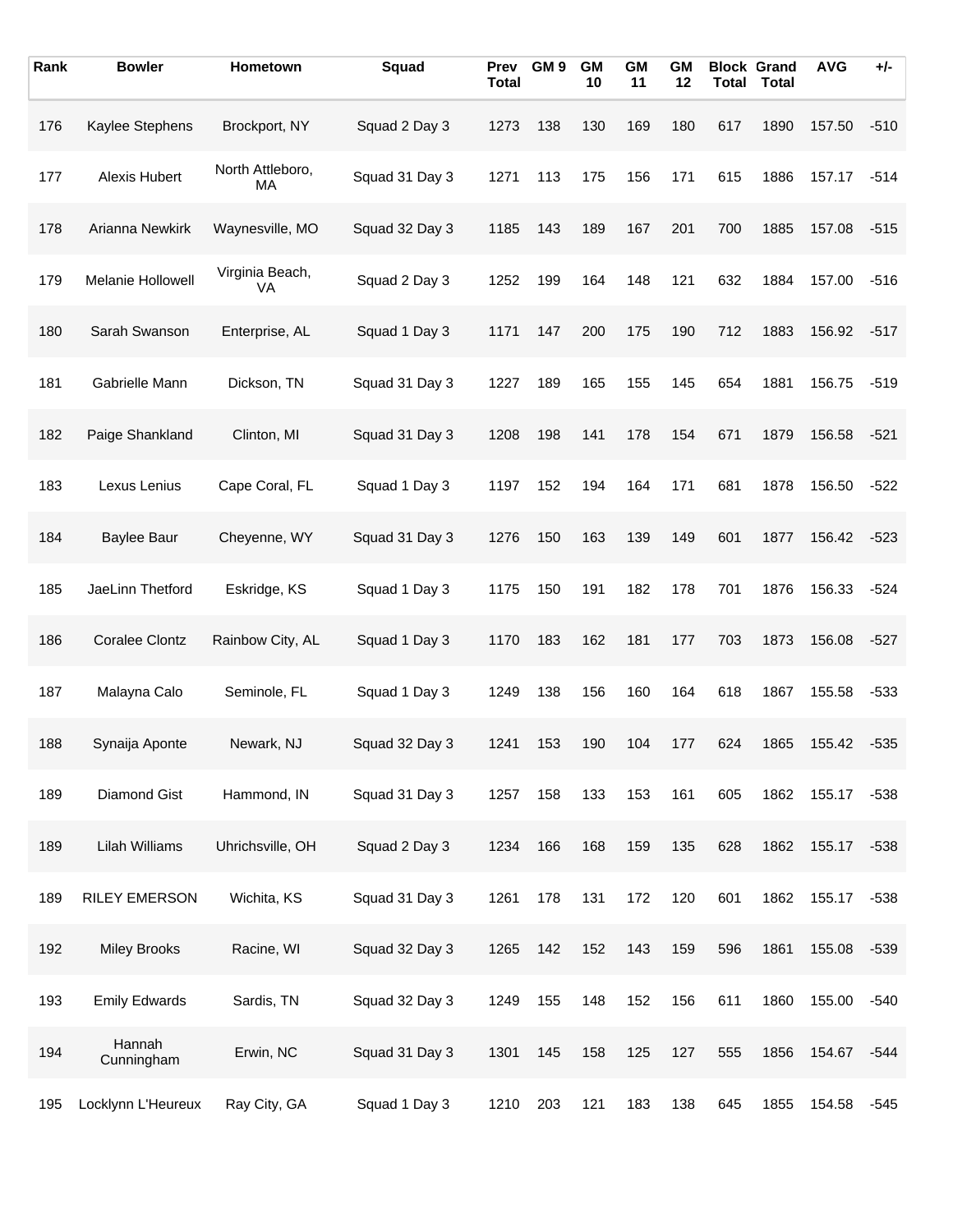| Rank | <b>Bowler</b>         | Hometown          | Squad          | <b>Prev</b><br><b>Total</b> | GM <sub>9</sub> | <b>GM</b><br>10 | <b>GM</b><br>11 | <b>GM</b><br>12 |     | <b>Block Grand</b><br><b>Total Total</b> | <b>AVG</b> | $+/-$  |
|------|-----------------------|-------------------|----------------|-----------------------------|-----------------|-----------------|-----------------|-----------------|-----|------------------------------------------|------------|--------|
| 196  | Jayna Yockman         | Kapolei, HI       | Squad 2 Day 3  | 1264                        | 171             | 144             | 132             | 143             | 590 | 1854                                     | 154.50     | $-546$ |
| 197  | Amiah Johunkin        | Dallas, TX        | Squad 2 Day 3  | 1315                        | 121             | 122             | 121             | 173             | 537 | 1852                                     | 154.33     | $-548$ |
| 197  | Hannah Perry          | Wake Forest, NC   | Squad 31 Day 3 | 1242                        | 159             | 159             | 166             | 126             | 610 | 1852                                     | 154.33     | $-548$ |
| 199  | Caitlyn Nelson        | Louisville, KY    | Squad 32 Day 3 | 1240                        | 145             | 140             | 156             | 168             | 609 | 1849                                     | 154.08     | $-551$ |
| 200  | Makenzi Ormsby        | Liverpool, NY     | Squad 31 Day 3 | 1321                        | 122             | 123             | 148             | 133             | 526 | 1847                                     | 153.92     | $-553$ |
| 200  | Victoria Fleming      | Pinellas Park, FL | Squad 2 Day 3  | 1338                        | 130             | 96              | 141             | 142             | 509 | 1847                                     | 153.92     | $-553$ |
| 202  | Alyssa Porcelli       | Anchorage, AK     | Squad 32 Day 3 | 1221                        | 120             | 139             | 183             | 178             | 620 | 1841                                     | 153.42     | $-559$ |
| 202  | Lacey Slaymaker       | Conestoga, PA     | Squad 32 Day 3 | 1273                        | 179             | 141             | 126             | 122             | 568 | 1841                                     | 153.42     | $-559$ |
| 204  | Kailey Velasco        | Ridgefield, CT    | Squad 32 Day 3 | 1245                        | 170             | 117             | 175             | 133             | 595 | 1840                                     | 153.33     | $-560$ |
| 205  | Gabryelle Martin      | Darlington, MD    | Squad 1 Day 3  | 1236                        | 147             | 156             | 139             | 157             | 599 | 1835                                     | 152.92     | $-565$ |
| 206  | Alyssa VanMeter       | Joliet, IL        | Squad 1 Day 3  | 1267                        | 139             | 182             | 125             | 120             | 566 | 1833                                     | 152.75     | $-567$ |
| 207  | Jade Gabor            | Newark, OH        | Squad 32 Day 3 | 1242                        | 131             | 150             | 136             | 171             | 588 | 1830                                     | 152.50     | $-570$ |
| 208  | <b>Vivian Roberts</b> | San Antonio, TX   | Squad 1 Day 3  | 1204                        | 138             | 157             | 161             | 167             | 623 | 1827                                     | 152.25     | $-573$ |
| 209  | Mikalah Carter        | Brick, NJ         | Squad 32 Day 3 | 1074                        | 156             | 206             | 178             | 212             | 752 | 1826                                     | 152.17     | $-574$ |
| 210  | Danica Lyons          | Louisville, KY    | Squad 2 Day 3  | 1271                        | 135             | 156             | 147             | 116             | 554 | 1825                                     | 152.08     | $-575$ |
| 211  | <b>Bailey Friars</b>  | Greencastle, IN   | Squad 31 Day 3 | 1169                        | 175             | 155             | 162             | 163             | 655 | 1824                                     | 152.00     | $-576$ |
| 211  | Kiara Gonzalez        | Shawnee, KS       | Squad 32 Day 3 | 1240                        | 164             | 165             | 125             | 130             | 584 | 1824                                     | 152.00     | $-576$ |
| 211  | Olivia Smith          | Lawson, MO        | Squad 32 Day 3 | 1155                        | 166             | 196             | 174             | 133             | 669 | 1824                                     | 152.00     | $-576$ |
| 214  | Zoey Christian        | Grand Island, FL  | Squad 1 Day 3  | 1126                        | 218             | 143             | 181             | 155             | 697 | 1823                                     | 151.92     | $-577$ |
| 215  | Alexis Jones          | Edinburgh, IN     | Squad 2 Day 3  | 1193                        | 190             | 162             | 138             | 139             | 629 | 1822                                     | 151.83     | $-578$ |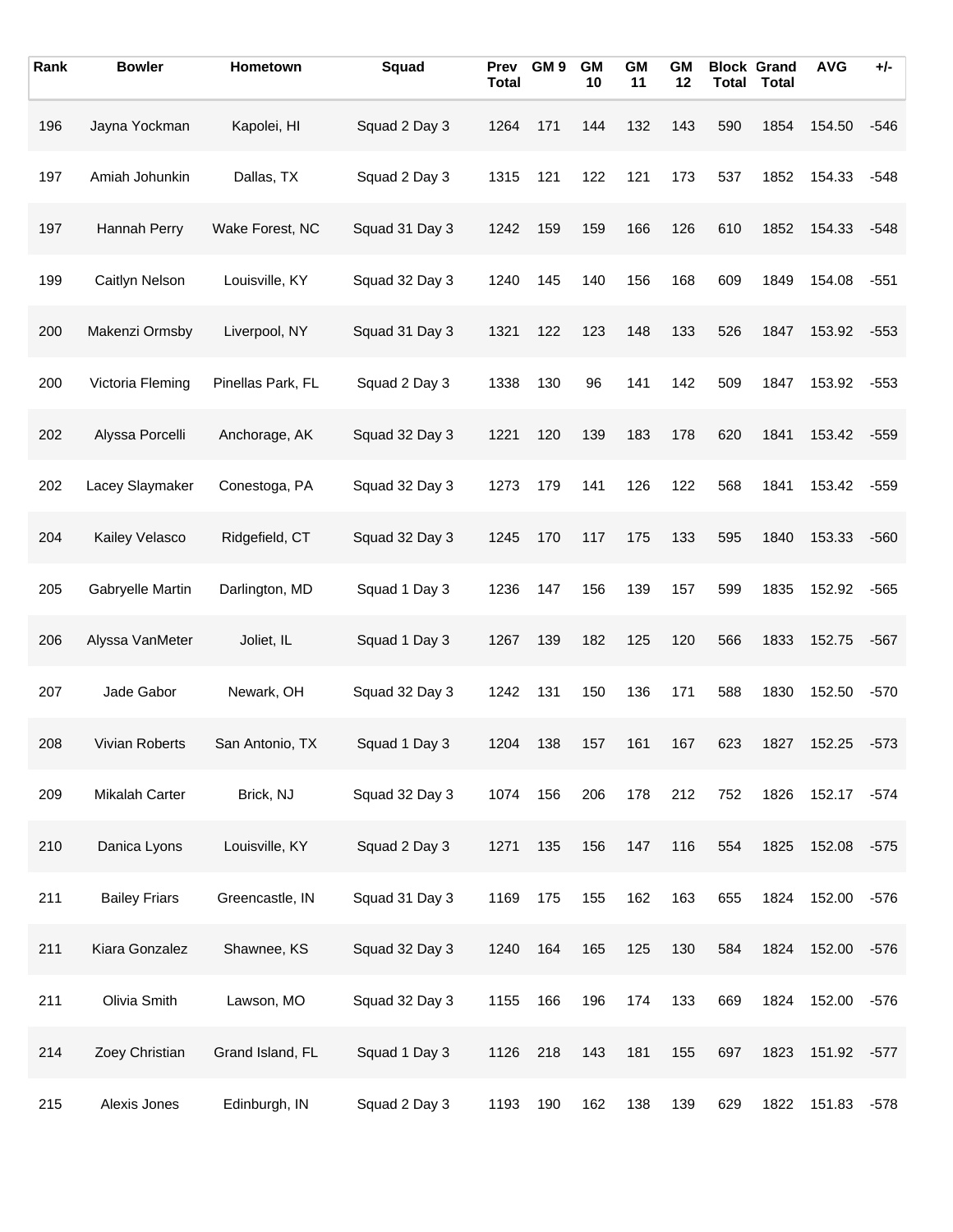| Rank | <b>Bowler</b>                | Hometown             | Squad          | Prev<br><b>Total</b> | GM <sub>9</sub> | <b>GM</b><br>10 | <b>GM</b><br>11 | <b>GM</b><br>12 | <b>Total</b> | <b>Block Grand</b><br><b>Total</b> | <b>AVG</b> | +/-    |
|------|------------------------------|----------------------|----------------|----------------------|-----------------|-----------------|-----------------|-----------------|--------------|------------------------------------|------------|--------|
| 216  | Roanah Abeleda               | Mckinney, TX         | Squad 32 Day 3 | 1187                 | 137             | 127             | 220             | 149             | 633          | 1820                               | 151.67     | $-580$ |
| 217  | Cadence Cagnolatti           | Prairieville, LA     | Squad 1 Day 3  | 1183                 | 187             | 161             | 146             | 139             | 633          | 1816                               | 151.33     | $-584$ |
| 218  | Reanna Keaton                | Chesapeake, VA       | Squad 2 Day 3  | 1212                 | 149             | 135             | 169             | 149             | 602          | 1814                               | 151.17     | $-586$ |
| 219  | Nevaeh Brown                 | Laurel, MD           | Squad 31 Day 3 | 1225                 | 128             | 159             | 144             | 157             | 588          | 1813                               | 151.08     | $-587$ |
| 220  | Rileigh Schillinger          | Pleasant Hill, IA    | Squad 31 Day 3 | 1124                 | 189             | 122             | 195             | 178             | 684          | 1808                               | 150.67     | $-592$ |
| 220  | Sommer Gouveia               | Ocean Springs,<br>MS | Squad 1 Day 3  | 1132                 | 158             | 147             | 215             | 156             | 676          | 1808                               | 150.67     | $-592$ |
| 222  | <b>Brooke Gervais</b>        | Auburn, ME           | Squad 2 Day 3  | 1181                 | 142             | 159             | 147             | 176             | 624          | 1805                               | 150.42     | $-595$ |
| 223  | Jordan Wingerter             | Prairieville, LA     | Squad 31 Day 3 | 1181                 | 178             | 148             | 163             | 133             | 622          | 1803                               | 150.25     | $-597$ |
| 223  | <b>Sydney Nichols</b>        | Clayton, MI          | Squad 31 Day 3 | 1225                 | 155             | 105             | 136             | 182             | 578          | 1803                               | 150.25     | $-597$ |
| 225  | <b>Macey Strevel</b>         | Oxford, MI           | Squad 2 Day 3  | 1199                 | 166             | 147             | 124             | 165             | 602          | 1801                               | 150.08     | $-599$ |
| 226  | Alyssa Cain                  | New Palestine, IN    | Squad 31 Day 3 | 1178                 | 188             | 129             | 135             | 165             | 617          | 1795                               | 149.58     | $-605$ |
| 227  | Zoie Brandt                  | Owosso, MI           | Squad 1 Day 3  | 1180                 | 174             | 162             | 137             | 141             | 614          | 1794                               | 149.50     | $-606$ |
| 228  | Alyssa Cash                  | Greenfield, IN       | Squad 32 Day 3 | 1159                 | 166             | 158             | 153             | 156             | 633          | 1792                               | 149.33     | $-608$ |
| 229  | Faith Lahm                   | Grand Island, NE     | Squad 31 Day 3 | 1191                 | 154             | 145             | 122             | 174             | 595          | 1786                               | 148.83     | $-614$ |
| 230  | Madalynn<br>Vonknorring      | Oxford, MI           | Squad 2 Day 3  | 1136                 | 162             | 184             | 129             | 166             | 641          | 1777                               | 148.08     | $-623$ |
| 231  | Kymberlee Yocom              | Wauseon, OH          | Squad 32 Day 3 | 1133                 | 129             | 142             | 163             | 208             | 642          | 1775                               | 147.92     | $-625$ |
| 232  | Kylie Fisher                 | Wilmington, OH       | Squad 31 Day 3 | 1168                 | 159             | 125             | 195             | 126             | 605          | 1773                               | 147.75     | $-627$ |
| 233  | Rachael McAllister           | Yulee, FL            | Squad 2 Day 3  | 1224                 | 99              | 178             | 167             | 104             | 548          | 1772                               | 147.67     | $-628$ |
| 234  | <b>Libby Porter</b>          | Cambridge, WI        | Squad 31 Day 3 | 1158                 | 167             | 177             | 135             | 134             | 613          | 1771                               | 147.58     | -629   |
| 234  | Margaret (Maggie)<br>Ragland | Montgomery, AL       | Squad 31 Day 3 | 1149                 | 150             | 165             | 155             | 152             | 622          | 1771                               | 147.58     | $-629$ |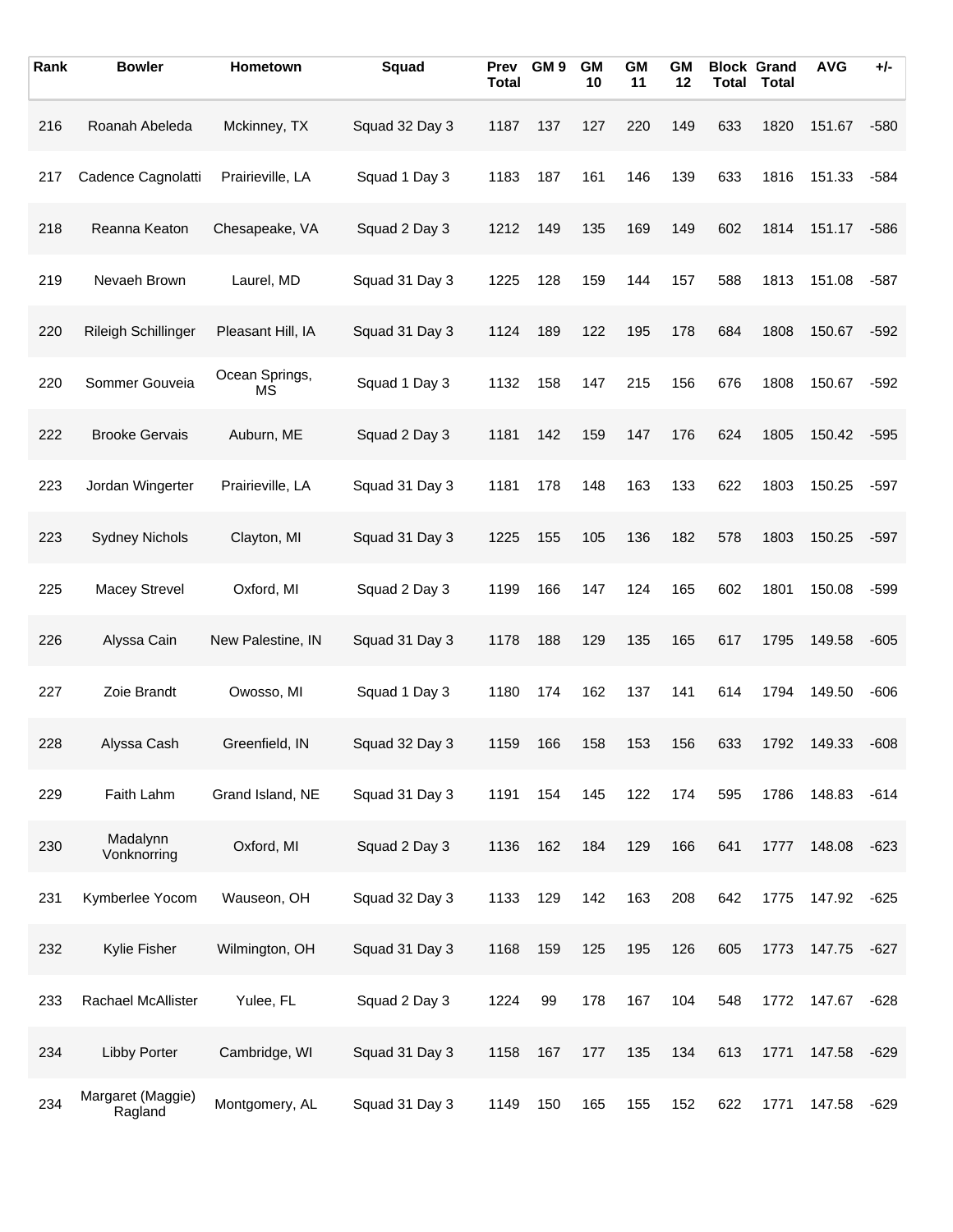| Rank | <b>Bowler</b>                   | Hometown                    | Squad          | Prev<br><b>Total</b> | GM <sub>9</sub> | <b>GM</b><br>10 | <b>GM</b><br>11 | GМ<br>12 |     | <b>Block Grand</b><br><b>Total Total</b> | <b>AVG</b> | $+/-$  |
|------|---------------------------------|-----------------------------|----------------|----------------------|-----------------|-----------------|-----------------|----------|-----|------------------------------------------|------------|--------|
| 236  | McKenna Coy                     | Roy, UT                     | Squad 31 Day 3 | 1209                 | 168             | 132             | 111             | 147      | 558 | 1767                                     | 147.25     | $-633$ |
| 237  | Samantha Russell                | Wilmington, DE              | Squad 1 Day 3  | 1163                 | 126             | 126             | 174             | 176      | 602 | 1765                                     | 147.08     | $-635$ |
| 238  | Evelyn Baum                     | Mobile, AL                  | Squad 2 Day 3  | 1180                 | 125             | 154             | 130             | 172      | 581 | 1761                                     | 146.75     | $-639$ |
| 239  | Kellijo Kirsch                  | Deerbrook, WI               | Squad 1 Day 3  | 1101                 | 137             | 147             | 165             | 210      | 659 | 1760                                     | 146.67     | $-640$ |
| 240  | Hannah Bennett                  | Charlotte, NC               | Squad 31 Day 3 | 1173                 | 111             | 143             | 178             | 148      | 580 | 1753                                     | 146.08     | $-647$ |
| 241  | Reese Volk                      | Liberty Township,<br>OΗ     | Squad 31 Day 3 | 1128                 | 202             | 147             | 147             | 126      | 622 | 1750                                     | 145.83     | $-650$ |
| 242  | Jade Walters                    | Longview, WA                | Squad 31 Day 3 | 1136                 | 153             | 207             | 117             | 135      | 612 | 1748                                     | 145.67     | $-652$ |
| 243  | Jaysa Taylor                    | Detroit, MI                 | Squad 2 Day 3  | 1158                 | 149             | 123             | 172             | 145      | 589 | 1747                                     | 145.58     | $-653$ |
| 243  | Olivia Blackburn                | West Columbia,<br>SC        | Squad 2 Day 3  | 1135                 | 135             | 127             | 200             | 150      | 612 | 1747                                     | 145.58     | $-653$ |
| 245  | Morgan Bonds                    | Tomball, TX                 | Squad 31 Day 3 | 1163                 | 144             | 174             | 111             | 154      | 583 | 1746                                     | 145.50     | $-654$ |
| 246  | <b>Tayler Mohney</b>            | Three Rivers, MI            | Squad 1 Day 3  | 1123                 | 148             | 157             | 145             | 171      | 621 | 1744                                     | 145.33     | $-656$ |
| 247  | Anne Harms                      | Kansas City, MO             | Squad 2 Day 3  | 1131                 | 154             | 178             | 173             | 107      | 612 | 1743                                     | 145.25     | $-657$ |
| 248  | <b>Kaitlyn Barnes</b>           | Largo, FL                   | Squad 2 Day 3  | 1166                 | 140             | 137             | 149             | 150      | 576 | 1742                                     | 145.17     | $-658$ |
| 249  | Jordan Myers                    | New Braunfels,<br>TX        | Squad 2 Day 3  | 1198                 | 116             | 129             | 146             | 149      | 540 | 1738                                     | 144.83     | $-662$ |
| 250  | Adelle Morales-<br><b>Brown</b> | Missoula, MT                | Squad 1 Day 3  | 1146                 | 155             | 153             | 127             | 153      | 588 | 1734                                     | 144.50     | $-666$ |
| 251  | Alexia Schmitt                  | Moss Point, MS              | Squad 31 Day 3 | 1079                 | 161             | 136             | 199             | 158      | 654 | 1733                                     | 144.42     | $-667$ |
| 251  | Jady Voegle                     | Sandusky, OH                | Squad 31 Day 3 | 1151                 | 122             | 157             | 152             | 151      | 582 | 1733                                     | 144.42     | $-667$ |
| 253  | Kaylee McNab                    | Minooka, IL                 | Squad 31 Day 3 | 1096                 | 186             | 140             | 121             | 186      | 633 | 1729                                     | 144.08     | $-671$ |
| 254  | Mikaela Kelly                   | Shreveport, LA              | Squad 1 Day 3  | 1134                 | 137             | 175             | 131             | 151      | 594 | 1728                                     | 144.00     | $-672$ |
| 255  | Jenna Hines                     | Fort Washakie,<br><b>WY</b> | Squad 31 Day 3 | 1133                 | 116             | 153             | 160             | 165      | 594 | 1727                                     | 143.92     | $-673$ |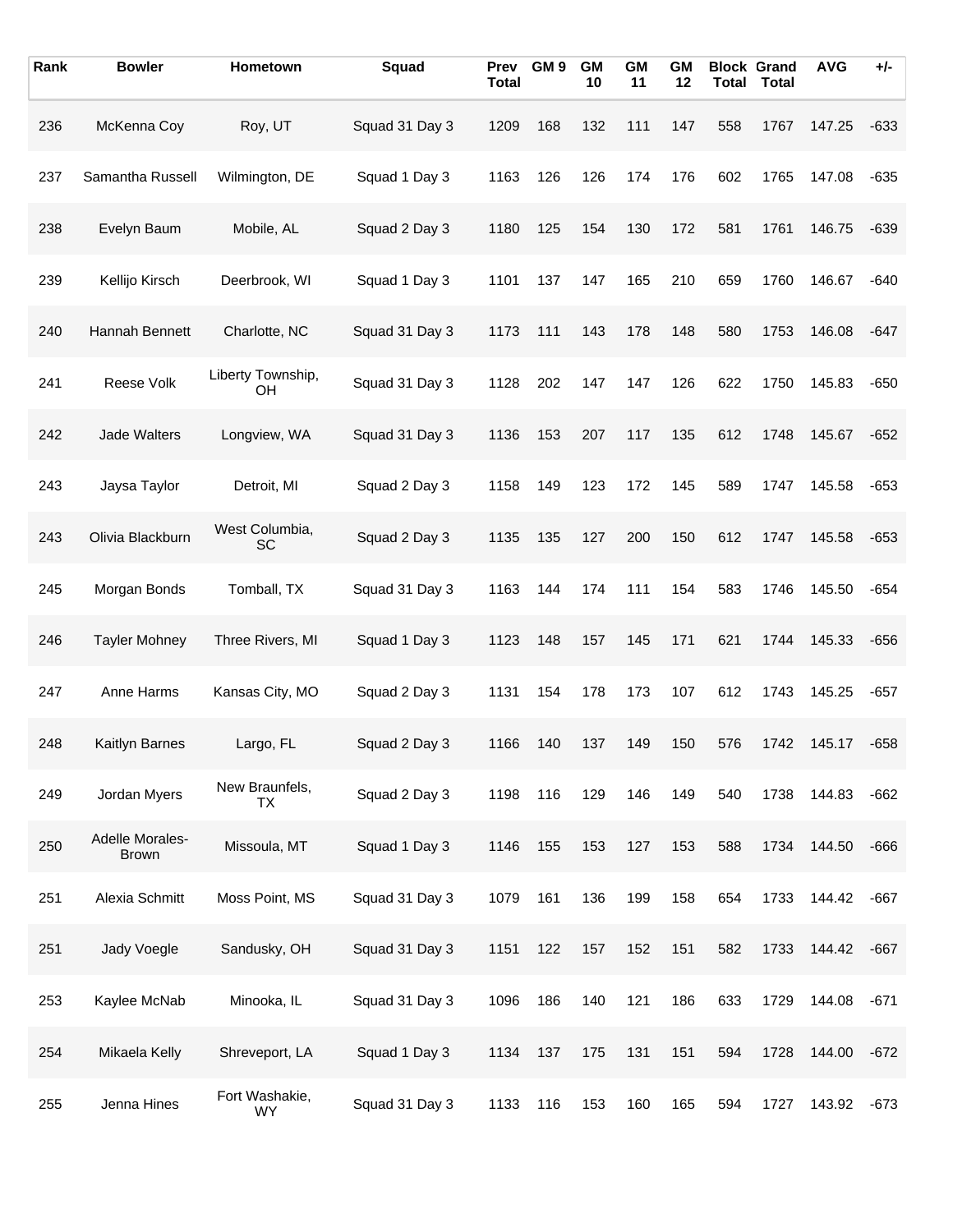| Rank | <b>Bowler</b>          | Hometown              | Squad          | Prev<br><b>Total</b> | GM <sub>9</sub> | <b>GM</b><br>10 | <b>GM</b><br>11 | <b>GM</b><br>12 | <b>Total</b> | <b>Block Grand</b><br><b>Total</b> | <b>AVG</b> | $+/-$  |
|------|------------------------|-----------------------|----------------|----------------------|-----------------|-----------------|-----------------|-----------------|--------------|------------------------------------|------------|--------|
| 255  | Kadence Hyde           | Waterloo, IA          | Squad 1 Day 3  | 1131                 | 148             | 140             | 144             | 164             | 596          | 1727                               | 143.92     | $-673$ |
| 257  | Ashlee Pruim           | Minooka, IL           | Squad 31 Day 3 | 1072                 | 182             | 162             | 135             | 163             | 642          | 1714                               | 142.83     | $-686$ |
| 258  | Makenzie Hamilton      | Utica, IL             | Squad 1 Day 3  | 1157                 | 115             | 180             | 116             | 145             | 556          | 1713                               | 142.75     | $-687$ |
| 259  | Cassandra Cole         | Sidney, NY            | Squad 31 Day 3 | 1152                 | 130             | 142             | 145             | 141             | 558          | 1710                               | 142.50     | $-690$ |
| 260  | Barbara Belfiglio      | Clarksville, TN       | Squad 2 Day 3  | 1126                 | 146             | 144             | 155             | 137             | 582          | 1708                               | 142.33     | $-692$ |
| 261  | Louisa Leclerc         | Brandon, MS           | Squad 32 Day 3 | 1172                 | 134             | 129             | 132             | 135             | 530          | 1702                               | 141.83     | $-698$ |
| 261  | <b>Malorie Samples</b> | Josephine, TX         | Squad 32 Day 3 | 1182                 | 121             | 147             | 115             | 137             | 520          | 1702                               | 141.83     | $-698$ |
| 261  | <b>Tara Kuster</b>     | Virginia Beach,<br>VA | Squad 2 Day 3  | 1108                 | 155             | 139             | 146             | 154             | 594          | 1702                               | 141.83     | $-698$ |
| 264  | Paige Dickhaut         | Mascoutah, IL         | Squad 2 Day 3  | 1055                 | 167             | 140             | 170             | 163             | 640          | 1695                               | 141.25     | $-705$ |
| 265  | Ilana Kaplan           | Commack, NY           | Squad 2 Day 3  | 1096                 | 146             | 142             | 169             | 137             | 594          | 1690                               | 140.83     | $-710$ |
| 265  | Juliann Amende         | Sheridan, WY          | Squad 2 Day 3  | 1112                 | 112             | 167             | 166             | 133             | 578          | 1690                               | 140.83     | $-710$ |
| 267  | Aria Ragland           | Southfield, MI        | Squad 1 Day 3  | 1134                 | 129             | 119             | 153             | 150             | 551          | 1685                               | 140.42     | $-715$ |
| 268  | Victoria McGeorge      | Boyne City, MI        | Squad 1 Day 3  | 1126                 | 152             | 102             | 156             | 145             | 555          | 1681                               | 140.08     | $-719$ |
| 269  | <b>Riley Gilbert</b>   | Loves Park, IL        | Squad 2 Day 3  | 1112                 | 120             | 148             | 142             | 156             | 566          | 1678                               | 139.83     | $-722$ |
| 270  | Carly Wireman          | Yorktown, VA          | Squad 32 Day 3 | 1080                 | 178             | 157             | 133             | 128             | 596          | 1676                               | 139.67     | $-724$ |
| 270  | Lily Kelley            | Owosso, MI            | Squad 32 Day 3 | 1100                 | 140             | 159             | 141             | 136             | 576          | 1676                               | 139.67     | $-724$ |
| 272  | Alexis Vandekolk       | Beaver Dam, WI        | Squad 31 Day 3 | 1131                 | 123             | 121             | 168             | 132             | 544          | 1675                               | 139.58     | $-725$ |
| 273  | Angela Steinke         | Rothschild, WI        | Squad 31 Day 3 | 1080                 | 123             | 146             | 144             | 179             | 592          | 1672                               | 139.33     | -728   |
| 274  | Elizabeth<br>Houseman  | Georgetown, DE        | Squad 1 Day 3  | 1107                 | 126             | 154             | 144             | 140             | 564          | 1671                               | 139.25     | -729   |
| 275  | Chelsea Sawicki        | Bear, DE              | Squad 2 Day 3  | 1079                 | 138             | 124             | 181             | 146             | 589          | 1668                               | 139.00     | $-732$ |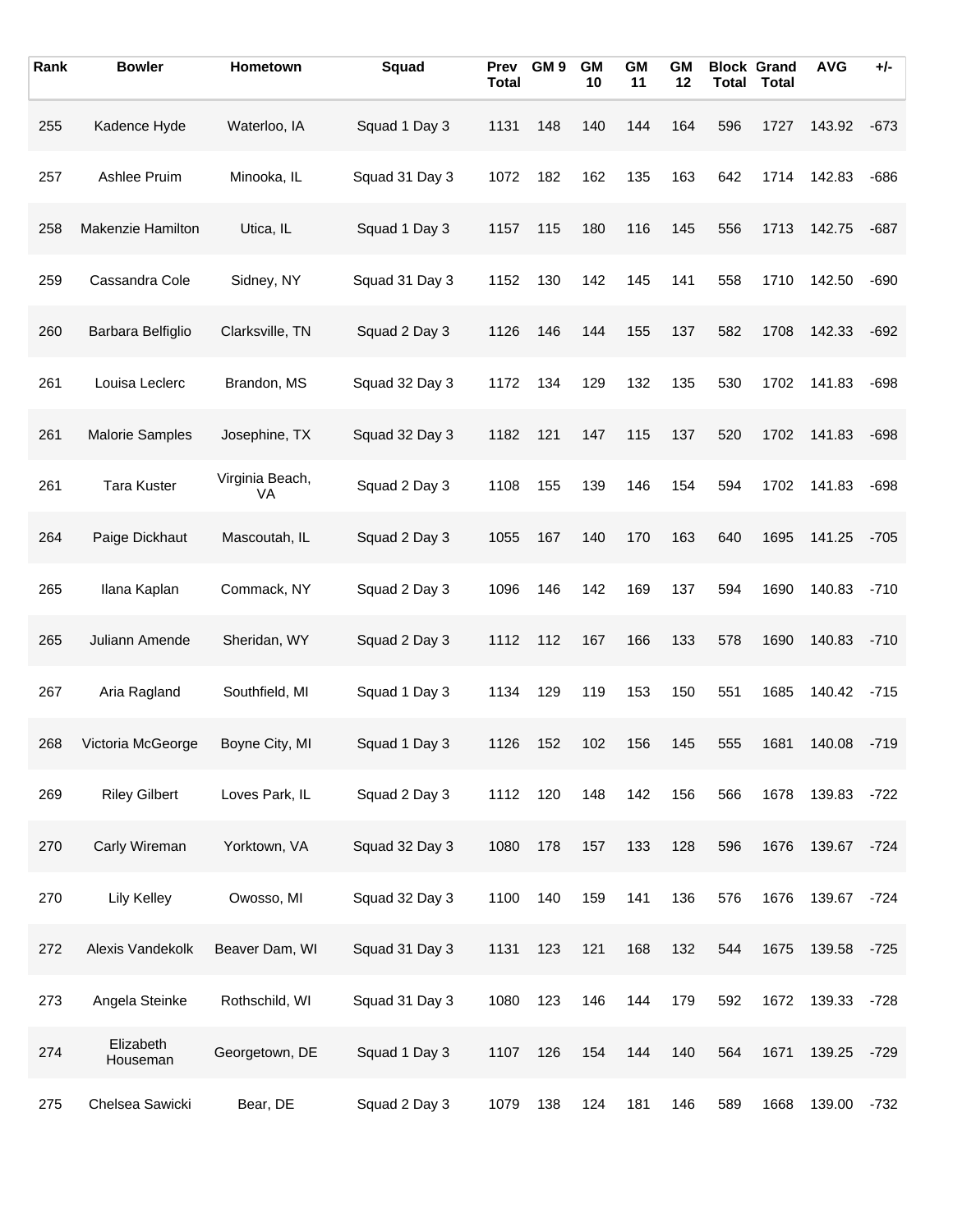| Rank | <b>Bowler</b>           | Hometown                    | Squad          | <b>Prev</b><br><b>Total</b> | GM <sub>9</sub> | <b>GM</b><br>10 | <b>GM</b><br>11 | <b>GM</b><br>12 | <b>Total</b> | <b>Block Grand</b><br><b>Total</b> | <b>AVG</b> | +/-    |
|------|-------------------------|-----------------------------|----------------|-----------------------------|-----------------|-----------------|-----------------|-----------------|--------------|------------------------------------|------------|--------|
| 276  | Natalia Gallegos        | North Charleston,<br>SC     | Squad 1 Day 3  | 1136                        | 158             | 168             | 102             | 101             | 529          | 1665                               | 138.75     | $-735$ |
| 277  | Autumn Buttocovla       | Mount Ephraim,<br><b>NJ</b> | Squad 32 Day 3 | 1086                        | 157             | 135             | 122             | 159             | 573          | 1659                               | 138.25     | $-741$ |
| 278  | Paighton Singletany     | Pinellas Park, FL           | Squad 2 Day 3  | 1081                        | 136             | 110             | 128             | 191             | 565          | 1646                               | 137.17     | $-754$ |
| 279  | Samantha<br>Gardenhouse | Fort Myers, FL              | Squad 1 Day 3  | 1091                        | 150             | 175             | 114             | 105             | 544          | 1635                               | 136.25     | $-765$ |
| 280  | Grace Geluso            | Virginia Beach,<br>VA       | Squad 2 Day 3  | 1100                        | 137             | 124             | 151             | 114             | 526          | 1626                               | 135.50     | $-774$ |
| 281  | <b>Skyler Holmes</b>    | Olathe, KS                  | Squad 1 Day 3  | 1046                        | 135             | 175             | 139             | 119             | 568          | 1614                               | 134.50     | $-786$ |
| 282  | Olivia Jaecks           | Weston, WI                  | Squad 31 Day 3 | 1119                        | 133             | 96              | 117             | 145             | 491          | 1610                               | 134.17     | $-790$ |
| 283  | MacKenzi Clark          | Forest Grove, OR            | Squad 32 Day 3 | 1103                        | 115             | 120             | 127             | 142             | 504          | 1607                               | 133.92     | $-793$ |
| 284  | Carlie Mclauchlin       | Deland, FL                  | Squad 32 Day 3 | 1005                        | 133             | 137             | 176             | 154             | 600          | 1605                               | 133.75     | $-795$ |
| 285  | Kristina Cowart         | Ponchatoula, LA             | Squad 2 Day 3  | 1032                        | 167             | 93              | 171             | 136             | 567          | 1599                               | 133.25     | $-801$ |
| 286  | <b>Emily Queen</b>      | Valdosta, GA                | Squad 2 Day 3  | 1065                        | 144             | 119             | 130             | 140             | 533          | 1598                               | 133.17     | $-802$ |
| 287  | Meadow Rapaich          | Tecumseh, MI                | Squad 2 Day 3  | 1077                        | 99              | 144             | 137             | 126             | 506          | 1583                               | 131.92     | $-817$ |
| 288  | Averyanna Thomas        | Connelly, NY                | Squad 2 Day 3  | 954                         | 153             | 148             | 161             | 160             | 622          | 1576                               | 131.33     | $-824$ |
| 289  | Alexandria Beals        | Kansas City, MO             | Squad 32 Day 3 | 1075                        | 106             | 114             | 144             | 131             | 495          | 1570                               | 130.83     | $-830$ |
| 290  | <b>Lindy Dhuse</b>      | Ottawa, IL                  | Squad 31 Day 3 | 1034                        | 119             | 100             | 157             | 155             | 531          | 1565                               | 130.42     | $-835$ |
| 291  | Emily Zoromski          | West Bend, WI               | Squad 31 Day 3 | 1047                        | 126             | 141             | 101             | 145             | 513          | 1560                               | 130.00     | $-840$ |
| 292  | Clarissa Moore          | Maryville, TN               | Squad 32 Day 3 | 1074                        | 110             | 128             | 130             | 106             | 474          | 1548                               | 129.00     | $-852$ |
| 293  | Alieenah Rodriquez      | Fort Wayne, IN              | Squad 1 Day 3  | 1105                        | 88              | 93              | 126             | 135             | 442          | 1547                               | 128.92     | $-853$ |
| 294  | Jenna Buckvar           | Lake Worth, FL              | Squad 2 Day 3  | 1040                        | 121             | 120             | 139             | 104             | 484          | 1524                               | 127.00     | $-876$ |
| 295  | Sophia Couture          | Hurlburt Field, FL          | Squad 2 Day 3  | 971                         | 128             | 161             | 108             | 155             | 552          | 1523                               | 126.92     | $-877$ |